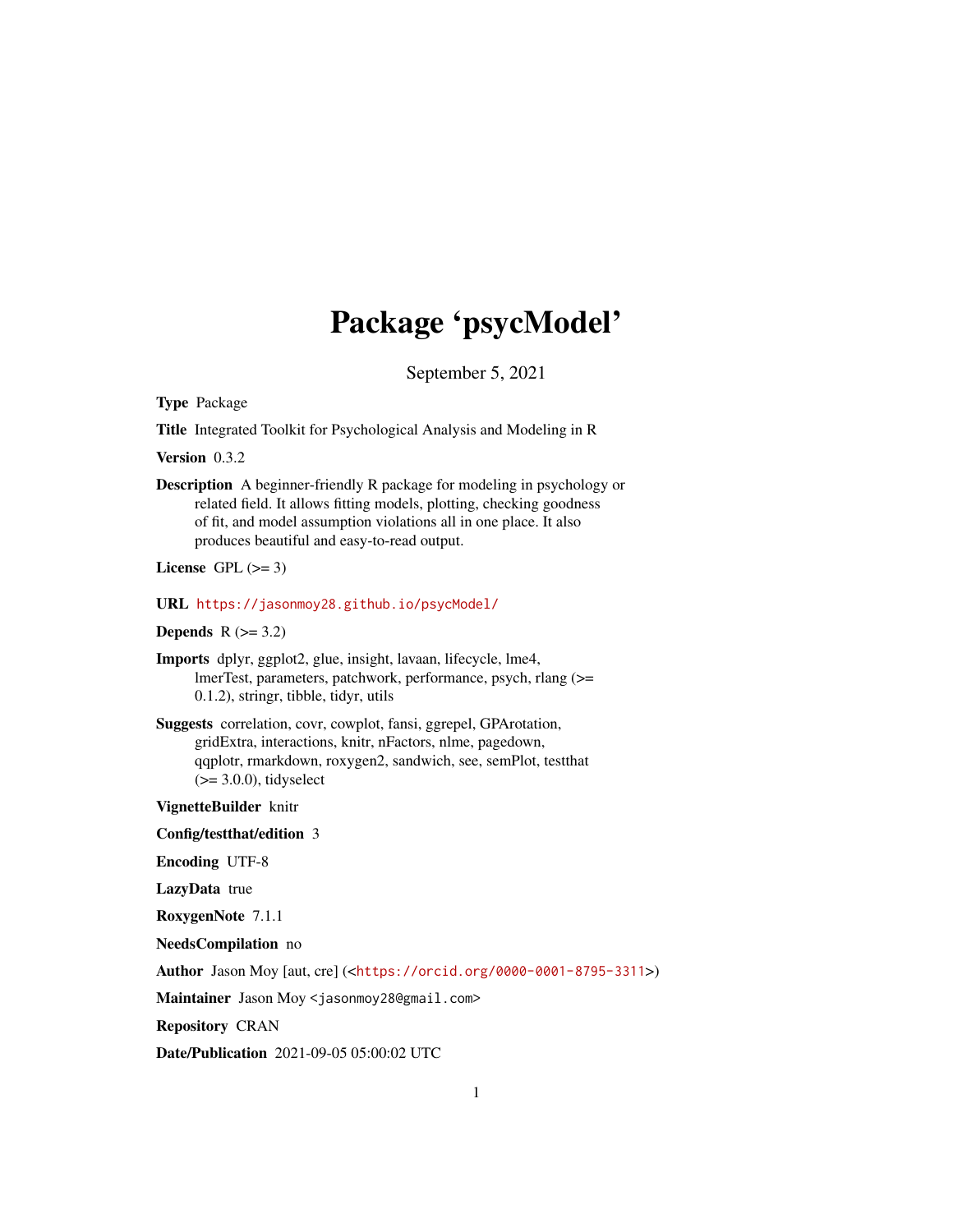## <span id="page-1-0"></span>R topics documented:

| Index | 35 |
|-------|----|

cfa\_groupwise *Confirmatory Factor Analysis (groupwise)*

#### Description

#### [Stable]

This function will run N number of CFA where  $N = length(group)$ , and report the fit measures of CFA in each group. The function is intended to help you get a better understanding of which group has abnormal fit indicator

#### Usage

cfa\_groupwise(data, ..., group, model = NULL, ordered = FALSE)

#### Arguments

| data     | data frame                                                 |
|----------|------------------------------------------------------------|
| $\cdots$ | CFA items. Support dplyr::select() syntax.                 |
| group    | character. group variable. Support dplyr::select() syntax. |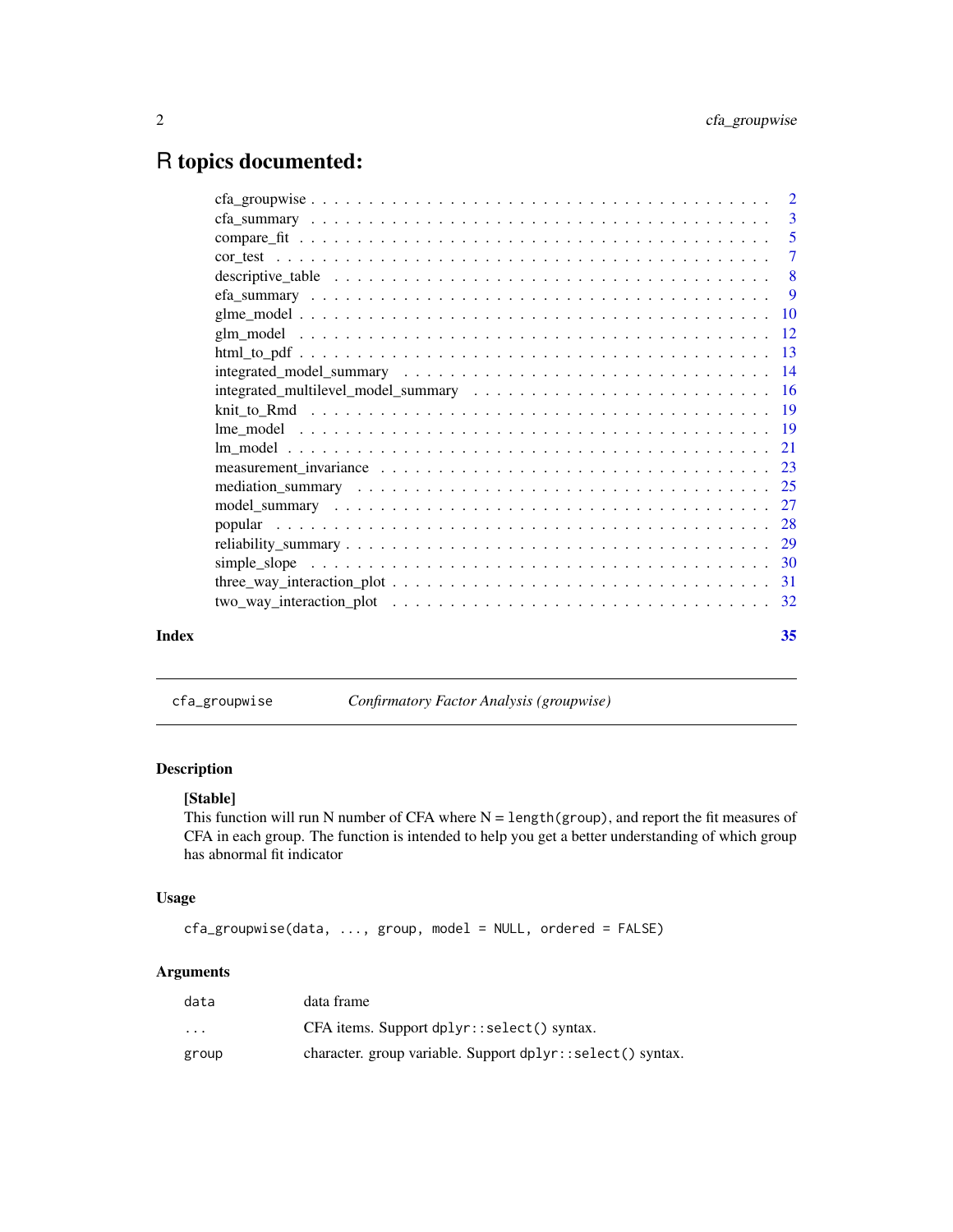#### <span id="page-2-0"></span>cfa\_summary 3

| model   | explicit lavaan model. Must be specify with model = lavaan_model_syntax.<br>[Experimental]                                |
|---------|---------------------------------------------------------------------------------------------------------------------------|
| ordered | logical. default is FALSE. If it is set to TRUE, lavaan will treat it as a ordinal<br>variable and use DWLS instead of ML |

#### Details

All argument must be explicitly specified. If not, all arguments will be treated as CFA items

#### Value

data frame with group-wise CFA result

#### Examples

```
# The example is used as the illustration of the function output only.
# It does not imply the data is appropriate for the analysis.
cfa_groupwise(
  data = lavaan::HolzingerSwineford1939,
  group = "school",
  x1:x3,
  x4:x6,
  x7:x9
\mathcal{L}
```
cfa\_summary *Confirmatory Factor Analysis*

#### Description

#### [Stable]

The function fits a CFA model using the  $l$ avaan:: $cfa()$ . Users can fit single and multiple factors CFA, and it also supports multilevel CFA (by specifying the group). Users can fit the model by passing the items using dplyr::select() syntax or an explicit lavaan model for more versatile usage. All arguments (except the CFA items) must be explicitly named (e.g., model = your-model; see example for inappropriate behavior).

#### Usage

```
cfa_summary(
  data,
  ...,
  model = NULL,group = NULL,
  ordered = FALSE,
  digits = 3,
  model_covariance = TRUE,
  model_variance = TRUE,
```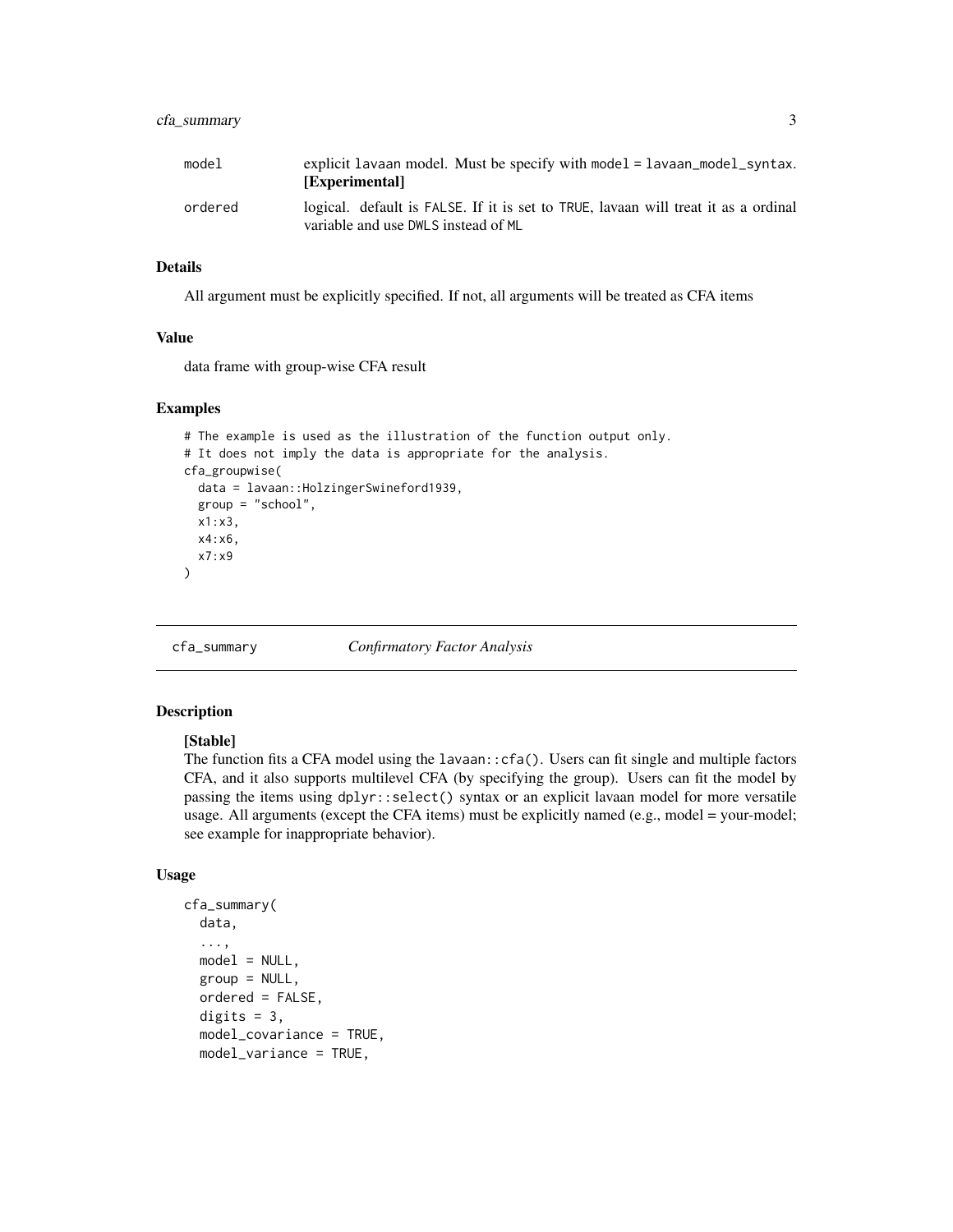```
plot = TRUE,
  group_partial = NULL,
  streamline = FALSE,
  quite = FALSE,return_result = FALSE
)
```
#### Arguments

| data             | data frame                                                                                                                                         |
|------------------|----------------------------------------------------------------------------------------------------------------------------------------------------|
|                  | CFA items. Multi-factor CFA items should be separated by comma (as different<br>argument). See below for examples. Support dplyr::select() syntax. |
| model            | explicit lavaan model. Must be specify with model = lavaan_model_syntax.<br>[Experimental]                                                         |
| group            | optional character, used for multi-level CFA, the nested variable for multilevel<br>dataset (e.g., Country). Support dplyr::select() syntax.       |
| ordered          | Default is FALSE. If it is set to TRUE, lavaan will treat it as a ordinal variable<br>and use DWLS instead of ML                                   |
| digits           | number of digits to round to                                                                                                                       |
| model_covariance |                                                                                                                                                    |
|                  | print model covariance. Default is TRUE                                                                                                            |
|                  | model_variance print model variance. Default is TRUE                                                                                               |
| plot             | print a path diagram. Default is TRUE                                                                                                              |
| group_partial    | Items for partial equivalence. The form should be $c'(DV = \sim item1'$ , 'DV =<br>item2').                                                        |
| streamline       | print streamlined output                                                                                                                           |
| quite            | suppress printing output                                                                                                                           |
| return_result    | If it is set to TRUE, it will return the lavaan model                                                                                              |

#### Details

First, just like researchers have argued against p value of 0.05 is not a good cut-of, researchers have also argue against that fit indicies (more importantly, the cut-off criteria) are not completely representative of the goodness of fit. Nonetheless, you are required to report them if you are publishing an article anyway. I will summarize the general recommended cut-off criteria for CFA model below. Researchers consider models with CFI (Bentler, 1990) that is  $> 0.95$  to be excellent fit (Hu & Bentler, 1999), and > 0.9 to be acceptable fit. Researchers considered a model is excellent fit if CFI > 0.95 (Hu & Bentler, 1999), RMSEA < 0.06 (Hu & Bentler, 1999), TLI > 0.95, SRMR < 0.08. The model is considered an acceptable fit if  $CFI > 0.9$  and  $RMSEA < 0.08$ . I need some time to find all the relevant references, but this should be the general consensus.

#### Value

a lavaan object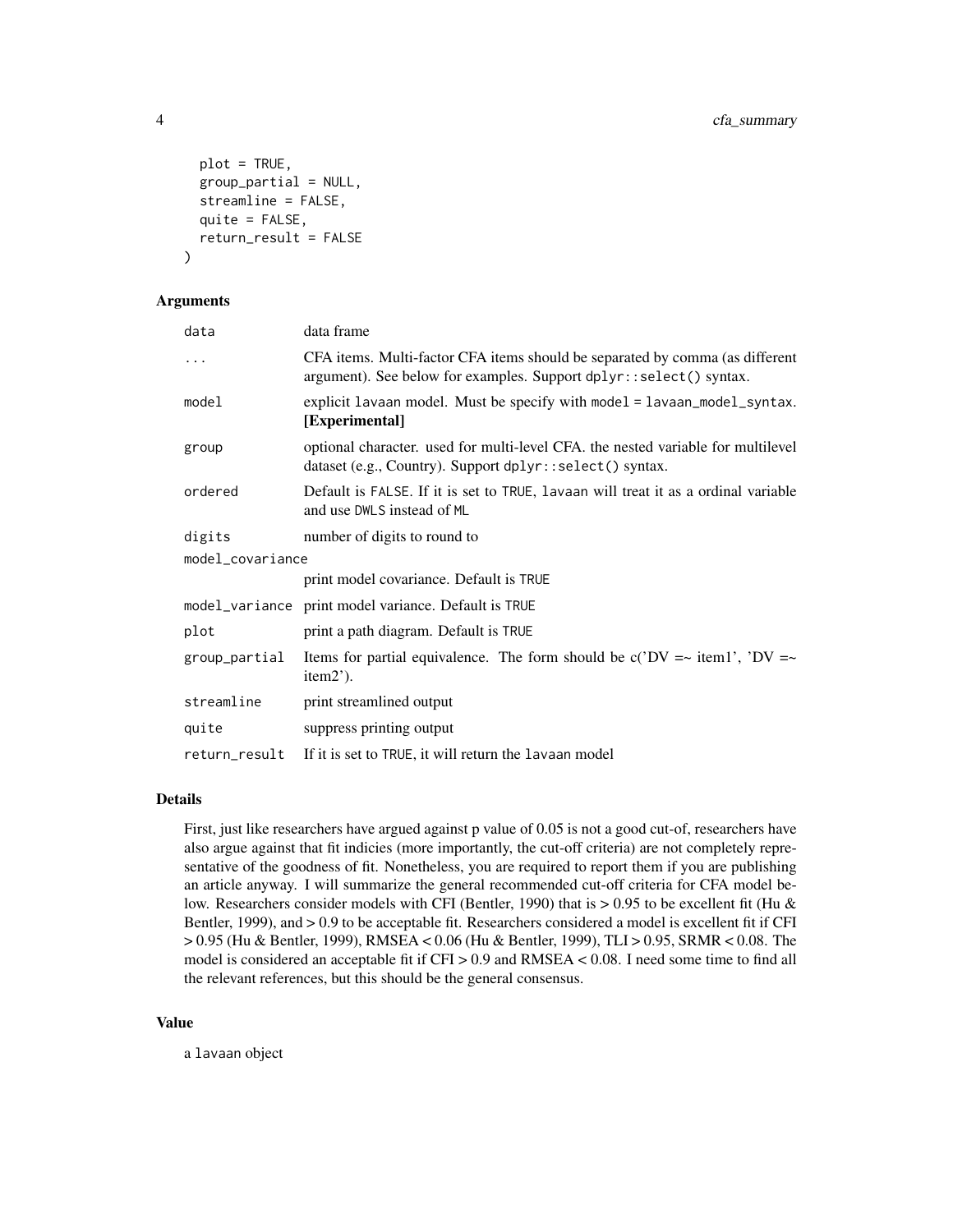#### <span id="page-4-0"></span>compare\_fit 5

#### References

Hu, L., & Bentler, P. M. (1999). Cutoff criteria for fit indexes in covariance structure analysis: Conventional criteria versus new alternatives. Structural Equation Modeling, 6, 1–55. https://doi.org/10.1080/1070551990954011

#### Examples

```
# REMEMBER, YOU MUST NAMED ALL ARGUMENT EXCEPT THE CFA ITEMS ARGUMENT
# Fitting a multilevel single factor CFA model
fit <- cfa_summary(
  data = lavaan::HolzingerSwineford1939,
  x1:x3,
  x4:x6,
  x7:x9,
  group = "sex",model_variance = FALSE, # do not print the model_variance
  model_covariance = FALSE # do not print the model_covariance
)
# Fitting a CFA model by passing explicit lavaan model (equivalent to the above model)
# Note in the below function how I added `model = ` in front of the lavaan model.
# Similarly, the same rule apply for all arguments (e.g., `ordered = FALSE` instead of just `FALSE`)
fit <- cfa_summary(
  model = "visual = x1 + x2 + x3; textual = x4 + x5 + x6;",
  data = lavaan::HolzingerSwineford1939,
  quite = TRUE # silence all output
\lambda## Not run:
# This will fail because I did not add `model = ` in front of the lavaan model.
# Therefore,you must add the tag in front of all arguments
# For example, `return_result = 'model'` instaed of `model`
cfa\_summary("visual = x1 + x2 + x3textual = x4 + x5 + x6speed = x7 + x8 + x9",
  data = lavaan::HolzingerSwineford1939
)
## End(Not run)
```
compare\_fit *Comparison of Model Fit*

#### Description

#### [Stable]

Compare the fit indices of models (see below for model support)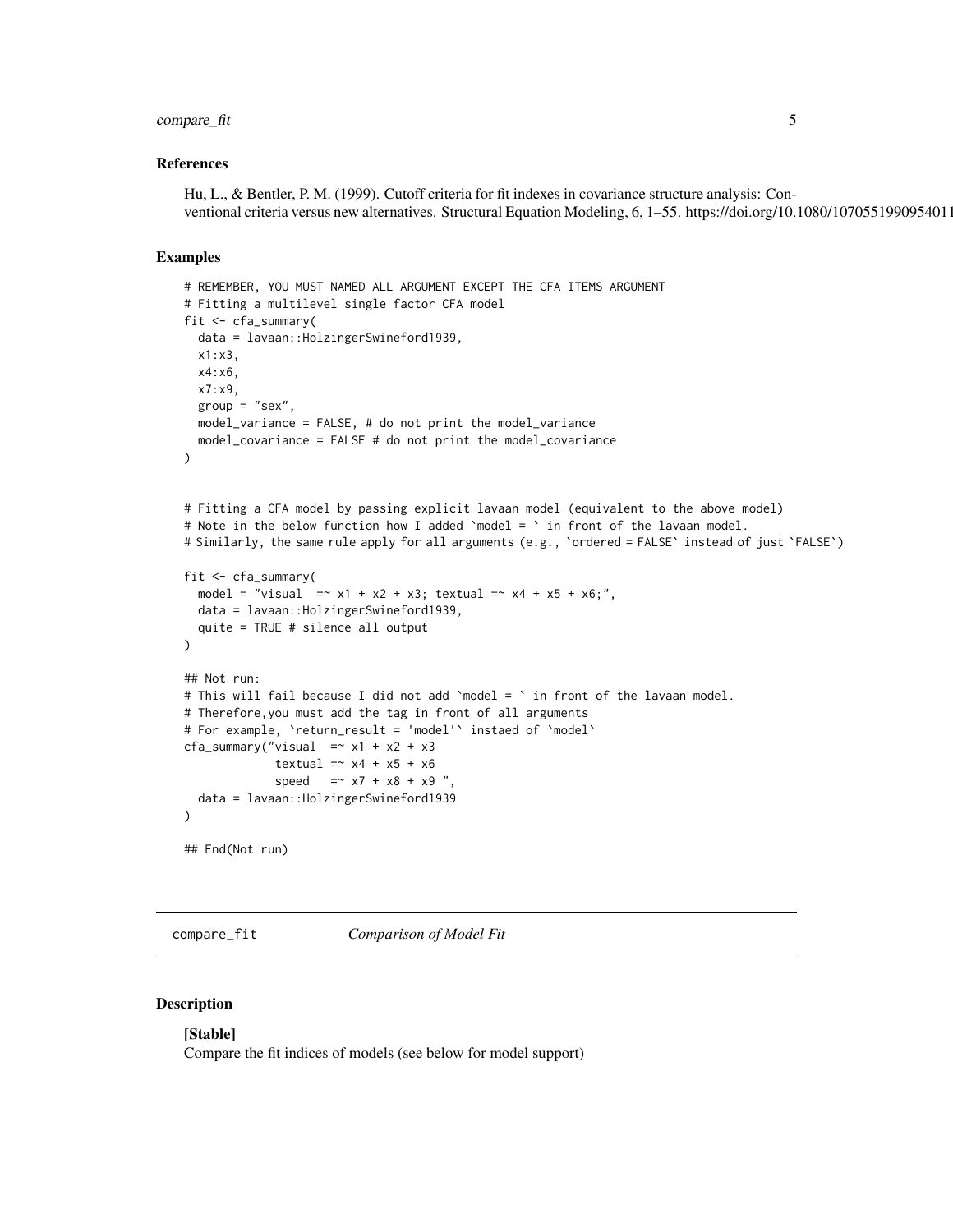#### Usage

```
compare_fit(
  ...,
 digits = 3,
 quite = FALSE,
  streamline = FALSE,
 return_result = FALSE
)
```
#### Arguments

| $\ddotsc$     | model. If it is a lavaan object, it will try to compute the measurement invari-<br>ance. Other model types will be passed to performance: : compare_performance(). |
|---------------|--------------------------------------------------------------------------------------------------------------------------------------------------------------------|
| digits        | number of digits to round to                                                                                                                                       |
| quite         | suppress printing output                                                                                                                                           |
| streamline    | print streamlined output                                                                                                                                           |
| return result | If it is set to TRUE, it will return the the compare fit data frame.                                                                                               |

#### Value

data frame with fit indices and change in fit indices

#### Examples

```
# lme model
fit1 <- lm_model(
 data = popular,
  response_variable = popular,
  predictor_var = c(sex, extrav)
)
fit2 <- lm_model(
  data = popular,
  response_variable = popular,
  predictor_var = c(sex, extrav),
  two_way_interaction_factor = c(sex, extrav)
)
compare_fit(fit1, fit2)
```
# see ?measurement\_invariance for measurement invariance example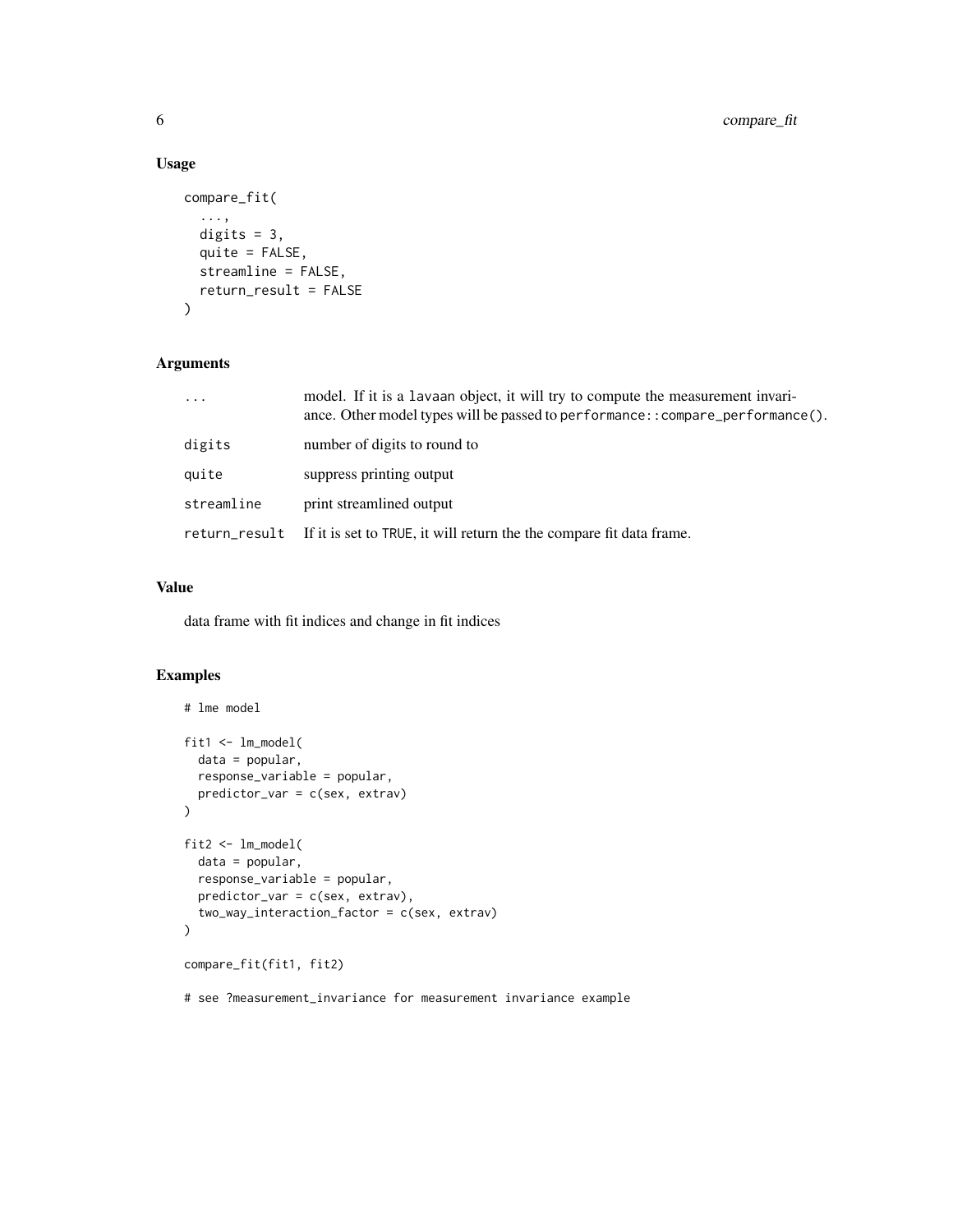<span id="page-6-0"></span>

#### Description

#### [Stable]

This function uses the correlation::correlation() to generate the correlation table.

#### Usage

```
cor_test(
 data,
  cols,
  ...,
 digits = 3,
 method = "pearson",
 p_adjust = "holm",
  streamline = FALSE,
  quite = FALSE,
  return_result = FALSE
)
```
#### Arguments

| data          | data frame                                                                                                                                                                                                                                                      |
|---------------|-----------------------------------------------------------------------------------------------------------------------------------------------------------------------------------------------------------------------------------------------------------------|
| cols          | correlation items. Support dplyr::select() syntax.                                                                                                                                                                                                              |
| .             | additional arguments passed to correlation::correlation(). See ?correlation::correlation.<br>Note that the return data. frame from correlation::correlation() must contains $\mathsf{r}$<br>and $p$ (e.g., passing baysesian = TRUE will not work)              |
| digits        | number of digits to round to                                                                                                                                                                                                                                    |
| method        | Default is "pearson". Options are "kendall", "spearman", "biserial", "polychoric",<br>"tetrachoric", "biweight", "distance", "percentage", "blomqvist", "hoeffding",<br>"gamma", "gaussian", "shepherd", or "auto". See ?correlation::correlation for<br>detail |
| p_adjust      | Default is "holm". Options are "hochberg", "hommel", "bonferroni", "BH",<br>"BY", "fdr", "somers" or "none". See ?stats::p.adjust for more detail                                                                                                               |
| streamline    | print streamlined output.                                                                                                                                                                                                                                       |
| quite         | suppress printing output                                                                                                                                                                                                                                        |
| return_result | If it is set to TRUE, it will return the data frame of the correlation table                                                                                                                                                                                    |

#### Value

data frame of the correlation table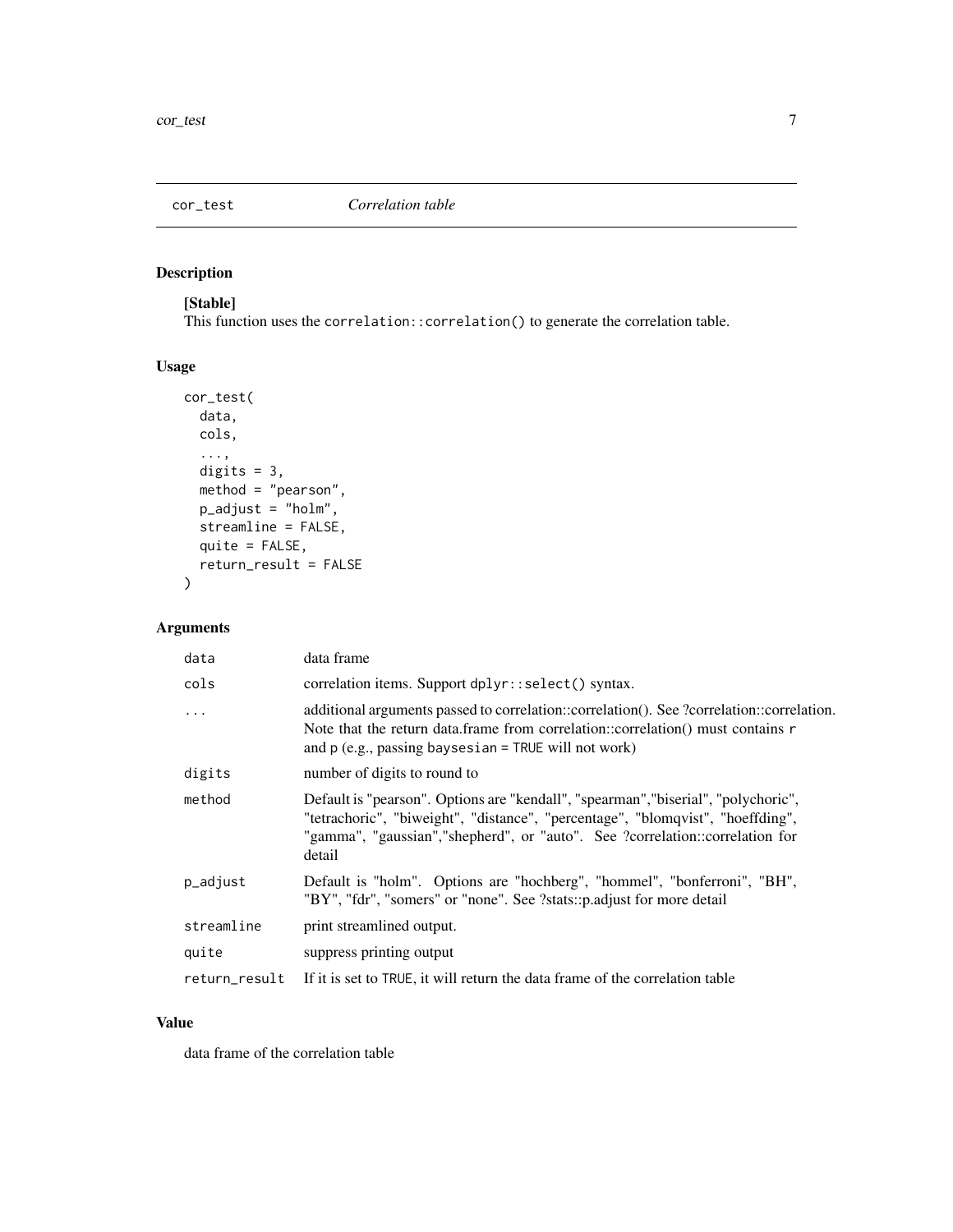#### <span id="page-7-0"></span>Examples

cor\_test(iris, where(is.numeric))

descriptive\_table *Descriptive Statistics Table*

#### Description

#### [Stable]

This function generates a table of descriptive statistics (mainly using psych::describe()) and or a correlation table. User can export this to a csv file (optionally, using the file\_path argument). Users can open the csv file with MS Excel then copy and paste the table into MS Word table.

#### Usage

```
descriptive_table(
  data,
 cols,
  ...,
 digits = 3,
  descriptive_indicator = c("mean", "sd", "cor"),
  file_path = NULL,
  streamline = FALSE,
  quite = FALSE,
  return_result = FALSE
)
```
#### Arguments

| data                  | data frame                                                                                                                                                                                                                                                                                               |
|-----------------------|----------------------------------------------------------------------------------------------------------------------------------------------------------------------------------------------------------------------------------------------------------------------------------------------------------|
| cols                  | column(s) need to be included in the table. Support dplyr::select() syntax.                                                                                                                                                                                                                              |
| $\ddots$              | additional arguments passed to cor_test. See ?cor_test.                                                                                                                                                                                                                                                  |
| digits                | number of digit for the descriptive table                                                                                                                                                                                                                                                                |
| descriptive_indicator |                                                                                                                                                                                                                                                                                                          |
|                       | Default is mean, sd, cor. Options are missing (missing value count), non_missing<br>(non-missing value count), cor (correlation table), n, mean, sd, median, trimmed<br>(trimmed mean), median, mad (median absolute deviation from the median),<br>min, max, range, skew, kurtosis, se (standard error) |
| file_path             | file path for export. The function will implicitly pass this argument to the<br>write.csv(file = file_path)                                                                                                                                                                                              |
| streamline            | print streamlined output                                                                                                                                                                                                                                                                                 |
| quite                 | suppress printing output                                                                                                                                                                                                                                                                                 |
| return_result         | If it is set to TRUE, it will return the data frame of the descriptive table                                                                                                                                                                                                                             |
|                       |                                                                                                                                                                                                                                                                                                          |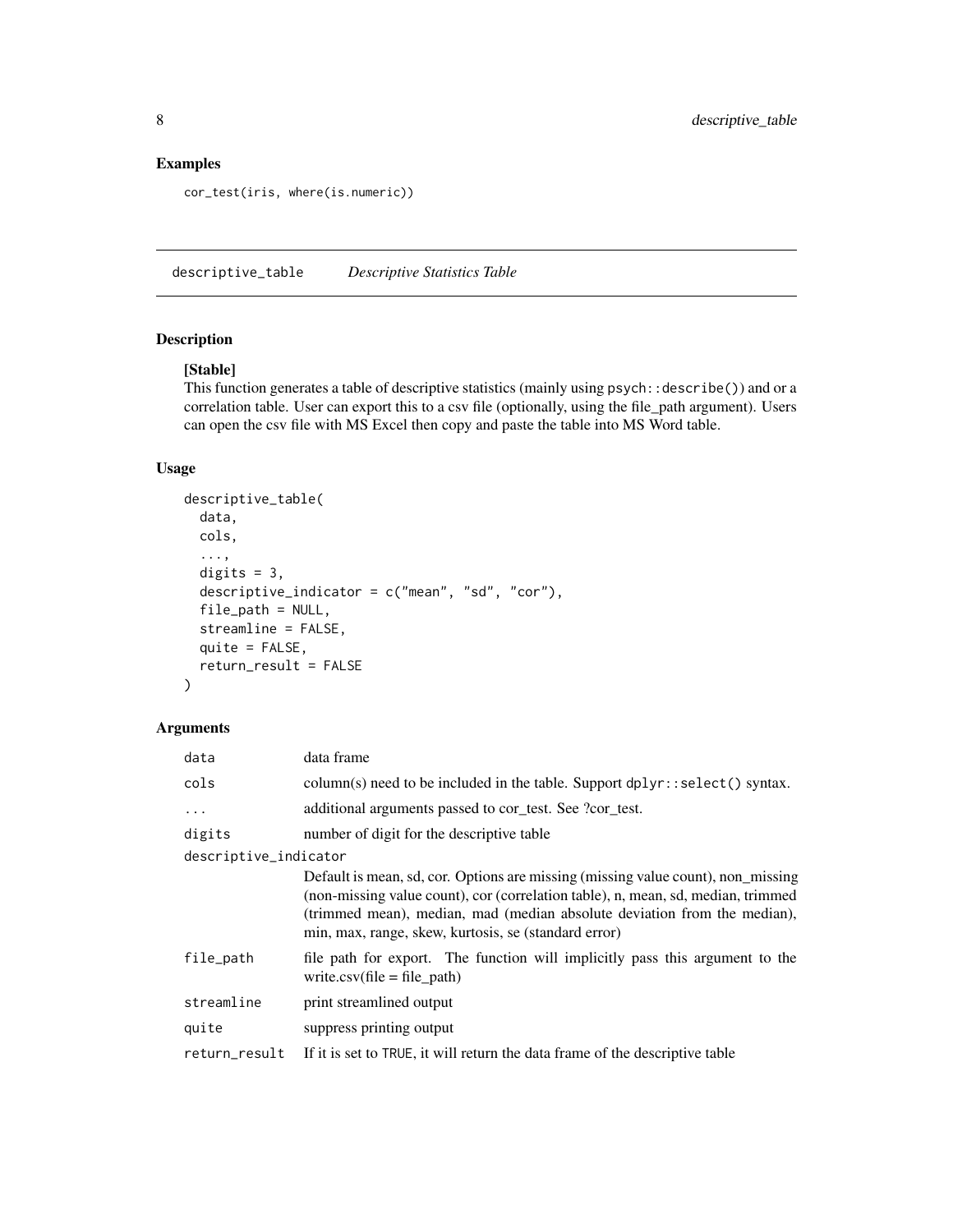#### <span id="page-8-0"></span>efa\_summary 9

#### Value

data frame of the descriptive table

#### Examples

```
descriptive_table(iris, cols = where(is.numeric)) # all numeric columns
descriptive_table(iris,
 cols = where(is.numeric),
 # get missing count, non-missing count, and mean & sd & correlation table
 descriptive_indicator = c("missing", "non_missing", "mean", "sd", "cor")
\lambda
```
efa\_summary *Exploratory Factor Analysis*

#### Description

#### [Stable]

The function is used to fit a exploratory factor analysis model. It will first find the optimal number of factors using parameters::n\_factors. Once the optimal number of factor is determined, the function will fit the model using psych::fa(). Optionally, you can request a post-hoc CFA model based on the EFA model which gives you more fit indexes (e.g., CFI, RMSEA, TLI)

#### Usage

```
efa_summary(
  data,
  cols,
  rotation = "varimax",
  optimal_factor_method = FALSE,
  efa.plot = TRUE,digits = 3,
  n_factor = NULL,
  post_hoc_cfa = FALSE,
  quite = FALSE,streamline = FALSE,
  return_result = FALSE
)
```
#### Arguments

| data     | data frame                                                                                                                                    |
|----------|-----------------------------------------------------------------------------------------------------------------------------------------------|
| cols     | columns. Support dplyr::select() syntax.                                                                                                      |
| rotation | the rotation to use in estimation. Default is 'oblimin'. Options are 'none', 'vari-<br>max', 'quartimax', 'promax', 'oblimin', or 'simplimax' |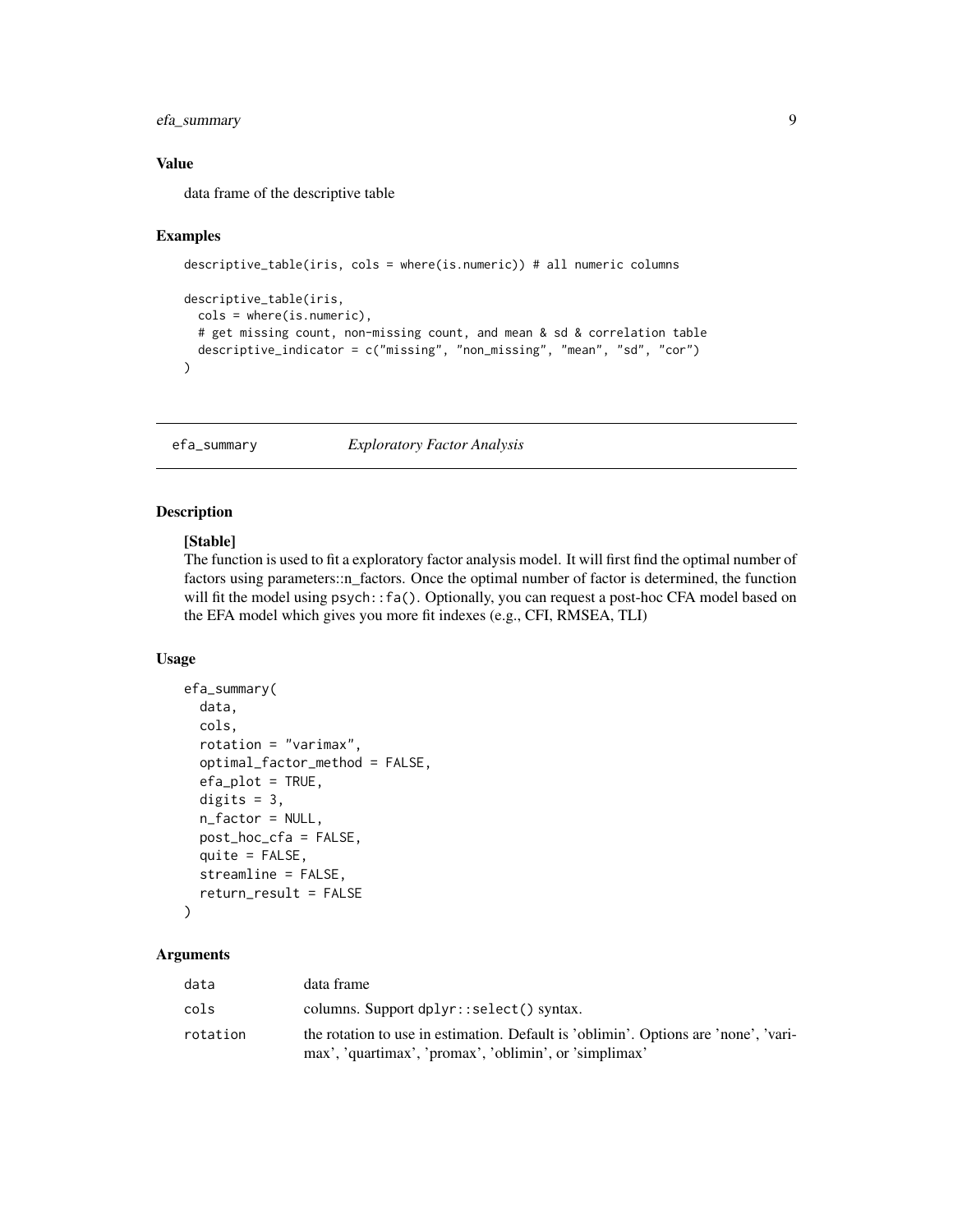<span id="page-9-0"></span>

| optimal_factor_method |                                                                                                                                              |
|-----------------------|----------------------------------------------------------------------------------------------------------------------------------------------|
|                       | Show a summary of the number of factors by optimization method (e.g., BIC,<br>VSS complexity, Velicer's MAP)                                 |
| efa_plot              | show explained variance by number of factor plot. default is TRUE.                                                                           |
| digits                | number of digits to round to                                                                                                                 |
| n factor              | number of factors for EFA. It will bypass the initial optimization algorithm, and<br>fit the EFA model using this specified number of factor |
| post_hoc_cfa          | a CFA model based on the extracted factor                                                                                                    |
| quite                 | suppress printing output                                                                                                                     |
| streamline            | print streamlined output                                                                                                                     |
| return_result         | If it is set to TRUE (default is FALSE), it will return a fa object from psych                                                               |

#### Value

a fa object from psych

#### Examples

efa\_summary(lavaan::HolzingerSwineford1939, starts\_with("x"), post\_hoc\_cfa = TRUE)

glme\_model *Generalized Linear Mixed Effect Model*

#### Description

#### [Experimental]

Fit a generalized linear mixed effect model using  $l$ me4::glmer(). This function is still in early development stage.

#### Usage

```
glme_model(
  data,
 model = NULL,response_variable,
  random_effect_factors = NULL,
  non_random_effect_factors = NULL,
  family,
  two_way_interaction_factor = NULL,
  three_way_interaction_factor = NULL,
  id,
  estimation_method = "REML",
  opt_control = "bobyqa",
 na.action = stats::na.omit,
  quite = FALSE
\mathcal{E}
```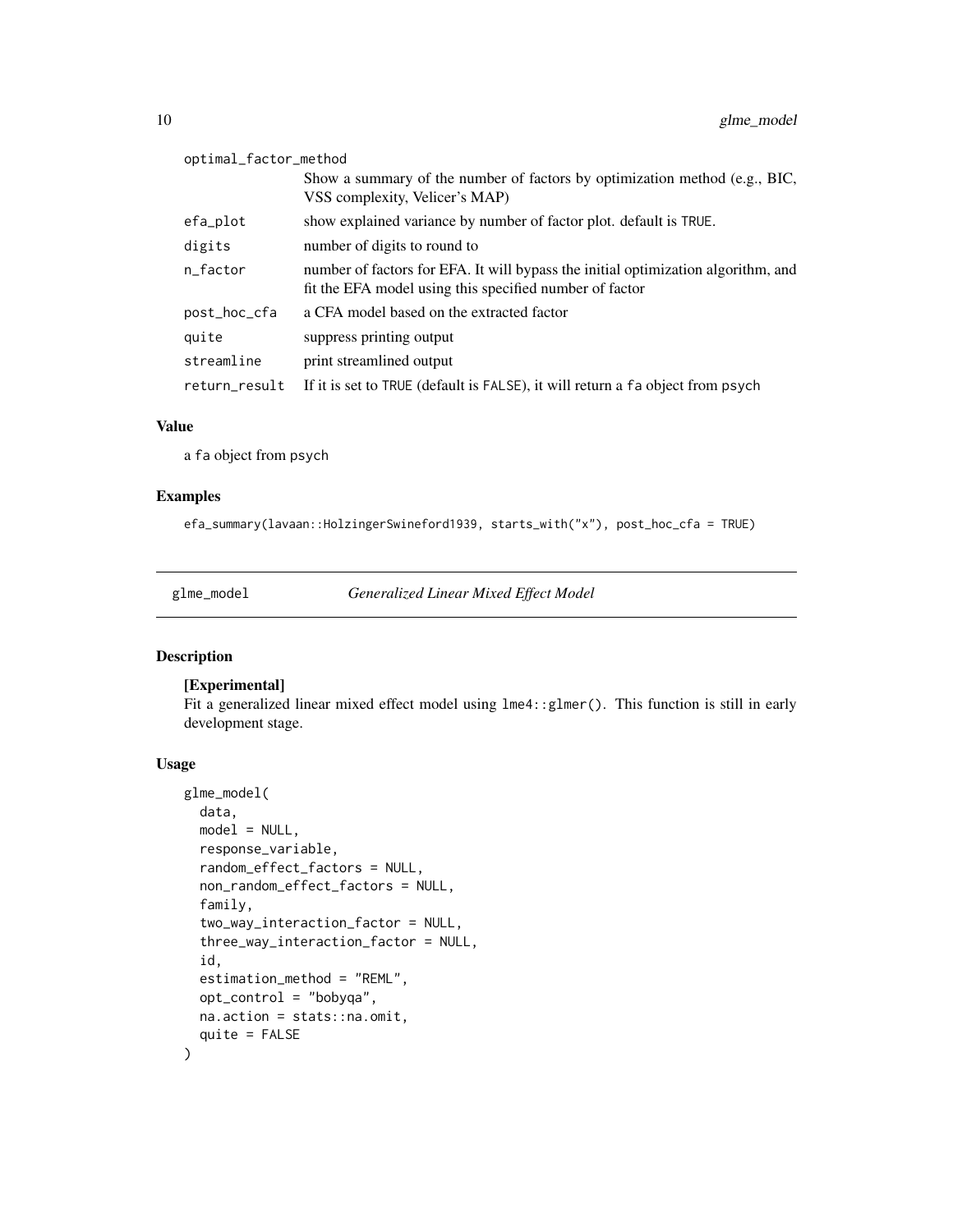#### glme\_model 11

#### Arguments

| data                         | data frame                                                                                                                                                                                                                                                             |  |
|------------------------------|------------------------------------------------------------------------------------------------------------------------------------------------------------------------------------------------------------------------------------------------------------------------|--|
| model                        | 1me4 model syntax. Support more complicated model. Note that model_summary<br>will only return fixed effect estimates. This is not tested. [Experimental]                                                                                                              |  |
| response_variable            |                                                                                                                                                                                                                                                                        |  |
|                              | DV (i.e., outcome variable / response variable). Length of 1. Support dplyr::select()                                                                                                                                                                                  |  |
|                              | syntax.                                                                                                                                                                                                                                                                |  |
| random_effect_factors        |                                                                                                                                                                                                                                                                        |  |
|                              | random effect factors (level-1 variable for HLM people) Factors that need to<br>estimate fixed effect and random effect (i.e., random slope / varying slope based<br>on the id). Support dplyr::select() syntax.                                                       |  |
| non_random_effect_factors    |                                                                                                                                                                                                                                                                        |  |
|                              | non-random effect factors (level-2 variable for HLM people). Factors only need<br>to estimate fixed effect. Support dplyr::select() syntax.                                                                                                                            |  |
| family                       | a GLM family. It will passed to the family argument in glmer. See ?glmer for<br>possible options.                                                                                                                                                                      |  |
| two_way_interaction_factor   |                                                                                                                                                                                                                                                                        |  |
|                              | two-way interaction factors. You need to pass 2+ factor. Support dplyr::select()<br>syntax.                                                                                                                                                                            |  |
| three_way_interaction_factor |                                                                                                                                                                                                                                                                        |  |
|                              | three-way interaction factor. You need to pass exactly 3 factors. Specifying<br>three-way interaction factors automatically included all two-way interactions,<br>so please do not specify the two_way_interaction_factor argument. Support<br>dplyr::select() syntax. |  |
| id                           | the nesting variable (e.g. group, time). Length of 1. Support dplyr::select()<br>syntax.                                                                                                                                                                               |  |
| estimation_method            |                                                                                                                                                                                                                                                                        |  |
|                              | character. ML or REML default to REML.                                                                                                                                                                                                                                 |  |
| opt_control                  | character. default is bobyqa. See ?lme4:: glmerControl for more options.                                                                                                                                                                                               |  |
| na.action                    | default is stats:: na. omit. Another common option is na. exclude                                                                                                                                                                                                      |  |
| quite                        | suppress printing output                                                                                                                                                                                                                                               |  |

#### Value

An object of class glmerMod representing the linear mixed-effects model fit.

```
fit <- glme_model(
  response_variable = incidence,
  random_effect_factors = period,
  family = "poisson", # or you can enter as poisson(link = 'log')
  id = herd,data = lme4::cbpp
)
```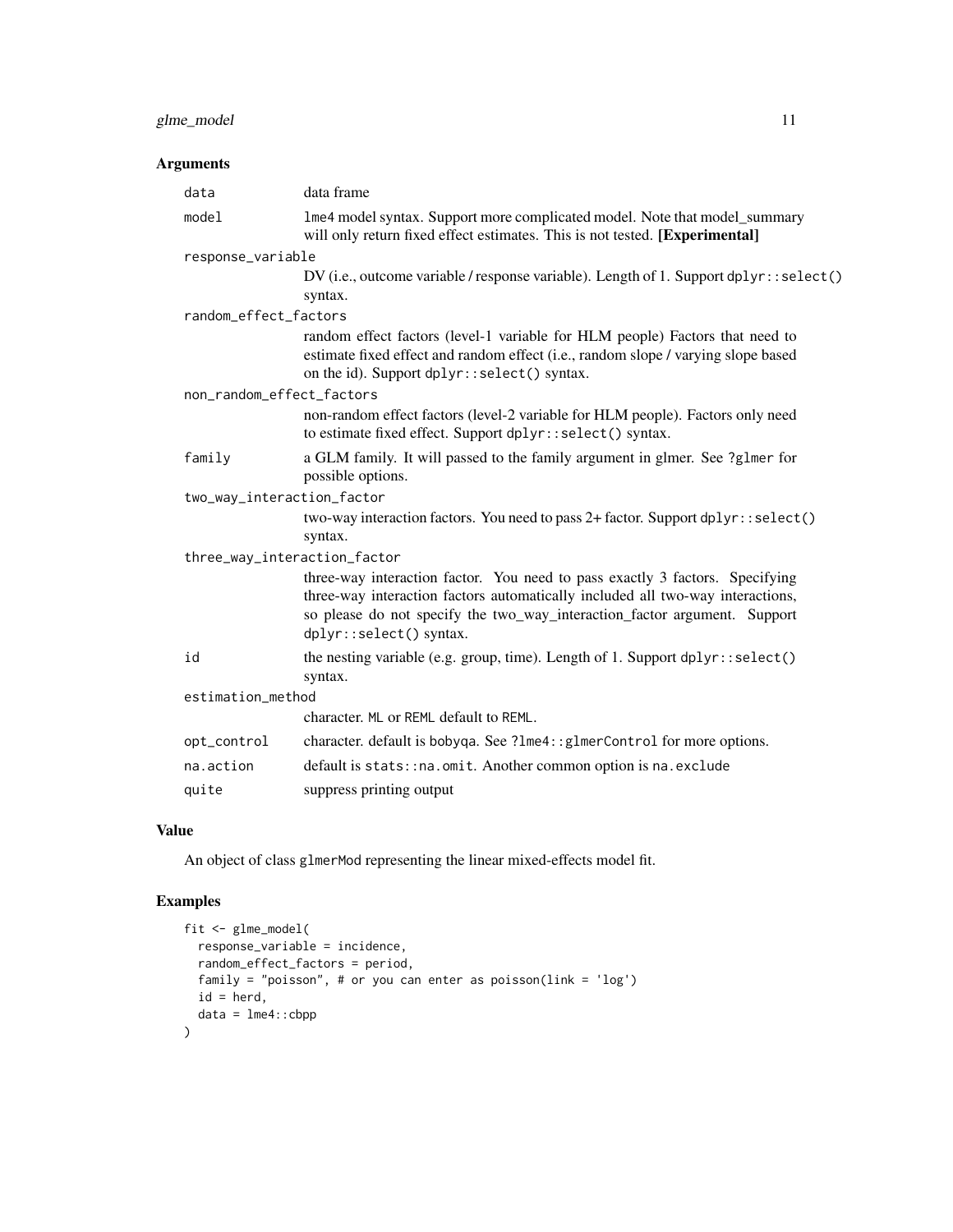<span id="page-11-0"></span>

#### Description

#### [Experimental]

Fit a generalized linear regression using glm(). This function is still in early development stage.

#### Usage

```
glm_model(
 data,
  response_variable,
 predictor_variable,
  two_way_interaction_factor = NULL,
  three_way_interaction_factor = NULL,
  family,
  quite = FALSE
\mathcal{L}
```
#### Arguments

| data                         | data frame                                                                                                                                                                                                                                                             |  |
|------------------------------|------------------------------------------------------------------------------------------------------------------------------------------------------------------------------------------------------------------------------------------------------------------------|--|
| response_variable            |                                                                                                                                                                                                                                                                        |  |
|                              | response variable. Support dplyr::select() syntax.                                                                                                                                                                                                                     |  |
| predictor_variable           |                                                                                                                                                                                                                                                                        |  |
|                              | predictor variable. Support dplyr::select() syntax.                                                                                                                                                                                                                    |  |
| two_way_interaction_factor   |                                                                                                                                                                                                                                                                        |  |
|                              | two-way interaction factors. You need to pass 2+ factor. Support dplyr::select()<br>syntax.                                                                                                                                                                            |  |
| three_way_interaction_factor |                                                                                                                                                                                                                                                                        |  |
|                              | three-way interaction factor. You need to pass exactly 3 factors. Specifying<br>three-way interaction factors automatically included all two-way interactions,<br>so please do not specify the two_way_interaction_factor argument. Support<br>dplyr::select() syntax. |  |
| family                       | a GLM family. It will passed to the family argument in glmer. See ?glmer for<br>possible options.                                                                                                                                                                      |  |
| quite                        | suppress printing output                                                                                                                                                                                                                                               |  |

#### Value

an object class of glm representing the linear regression fit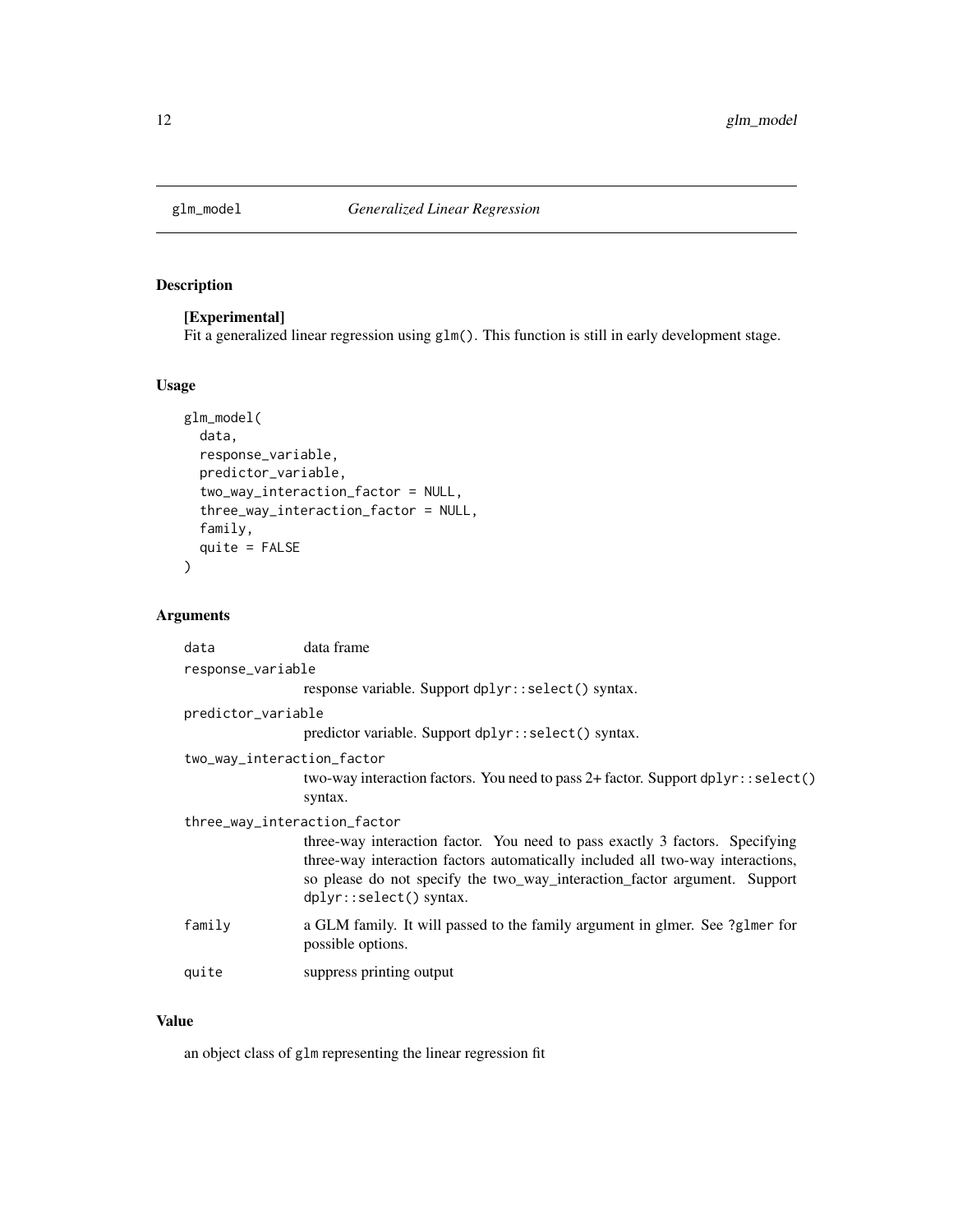#### <span id="page-12-0"></span>html\_to\_pdf 13

#### Examples

```
fit <- glm_model(
  response_variable = incidence,
  predictor_variable = period,
  family = "poisson", # or you can enter as poisson(link = 'log'),
  data = Ime4::cbpp)
```
html\_to\_pdf *Convert HTML to PDF*

#### Description

#### [Experimental]

This is a helper function for knitting Rmd. Due to technological limitation, the output cannot knit to PDF in Rmd directly. It uses the pagedown::chrome\_print() in the backend. You must first knit to HTML, then you can use this function to covert them to PDF if you wish. I know this is a workaround to the issue, but the problem is with the latex engine printing unicode character. If you happen to know how to fix it, please let me know.

#### Usage

```
html_to_pdf(file_path = NULL, dir = NULL, scale = 1, render_exist = FALSE)
```
#### Arguments

| file_path    | file path to the HTML file (can be relative if you are in a R project)                      |
|--------------|---------------------------------------------------------------------------------------------|
| dir          | file path to the directory of all HTML files (can be relative if you are in a R<br>project) |
| scale        | the scale of the PDF                                                                        |
| render exist | overwrite exist PDF. Default is FALSE                                                       |

#### Value

no return value

#### Examples

```
## Not run:
html_to_pdf(file_path = "html_name.html")
# all HTML files in the my_html_folder will be converted
html_to_pdf(dir = "Users/Desktop/my_html_folder")
```
## End(Not run)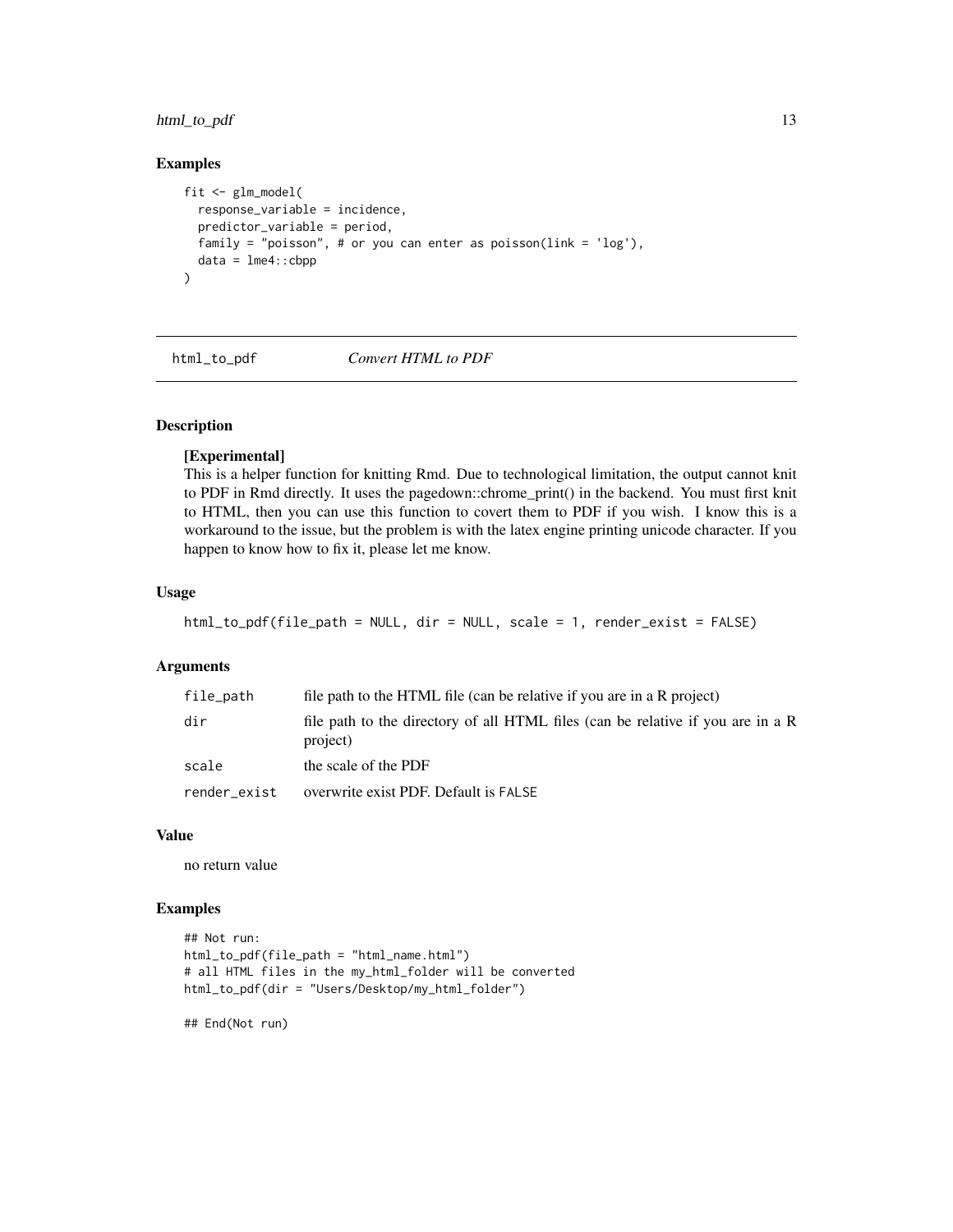<span id="page-13-0"></span>integrated\_model\_summary

*Integrated Function for Linear Regression*

#### Description

#### [Stable]

It will first compute the linear regression. Then, it will graph the interaction using the two\_way\_interaction\_plot or the three\_way\_interaction\_plot function. If you requested simple slope summary, it will calls the interaction::sim\_slopes()

#### Usage

```
integrated_model_summary(
  data,
  response_variable = NULL,
  predictor_variable = NULL,
  two_way_interaction_factor = NULL,
  three_way_interaction_factor = NULL,
  family = NULL,
  cateogrical_var = NULL,
  graph_label_name = NULL,
 model_summary = TRUE,
  interaction_plot = TRUE,
  y<sup>-</sup>lim = NULL,
 plot_color = FALSE,
  digits = 3,
  simple_slope = FALSE,
  assumption_plot = FALSE,
  quite = FALSE,
  streamline = FALSE,
  return_result = FALSE
)
```
#### Arguments

data data frame response\_variable DV (i.e., outcome variable / response variable). Length of 1. Support dplyr::select() syntax. predictor\_variable IV. Support dplyr::select() syntax. two\_way\_interaction\_factor two-way interaction factors. You need to pass 2+ factor. Support dplyr::select() syntax.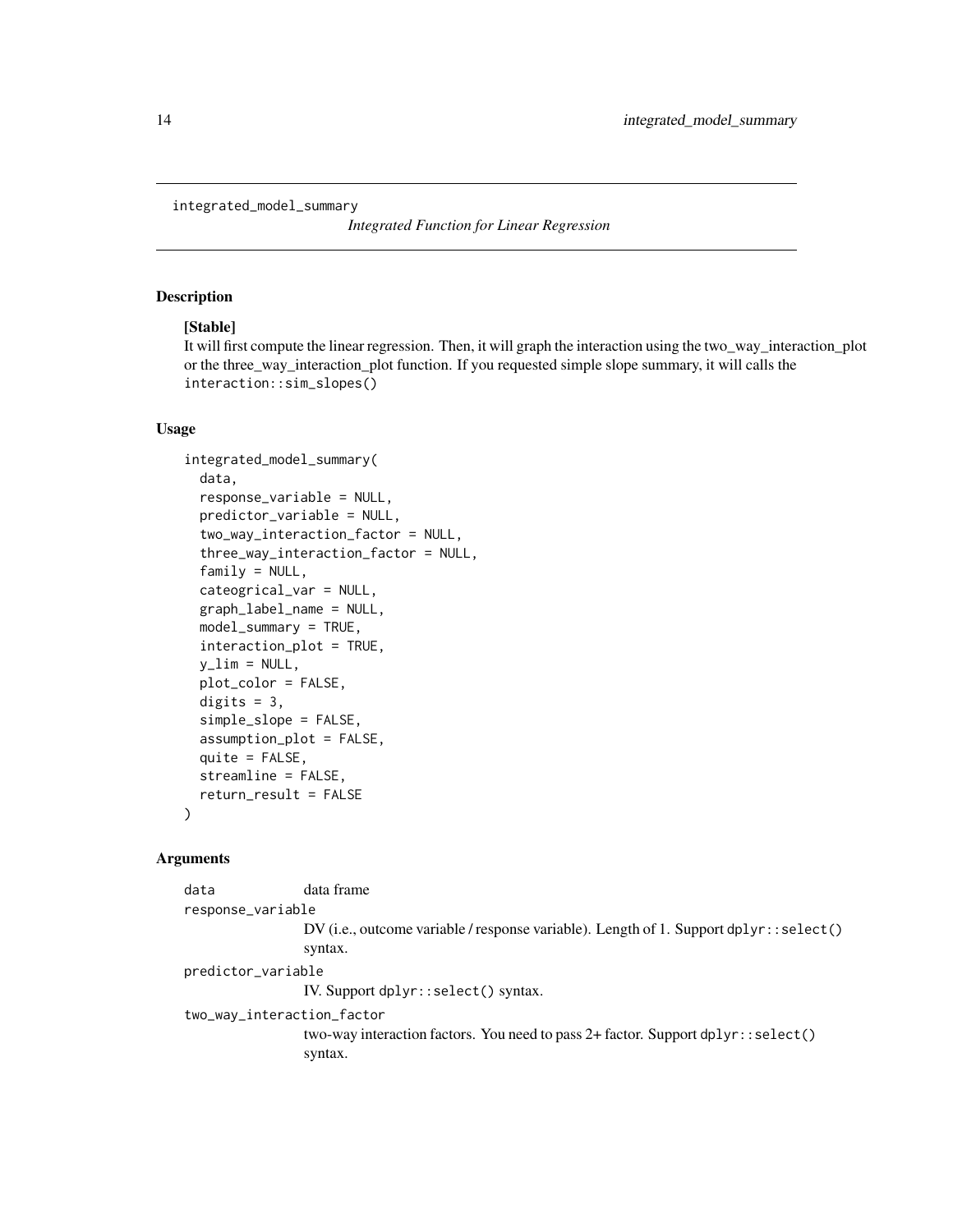| three_way_interaction_factor |                                                                                                                                                                                                                                                                                                                                 |  |
|------------------------------|---------------------------------------------------------------------------------------------------------------------------------------------------------------------------------------------------------------------------------------------------------------------------------------------------------------------------------|--|
|                              | three-way interaction factor. You need to pass exactly 3 factors. Specifying<br>three-way interaction factors automatically included all two-way interactions,<br>so please do not specify the two_way_interaction_factor argument. Support<br>dplyr::select() syntax.                                                          |  |
| family                       | a GLM family. It will passed to the family argument in glm. See ?glm for<br>possible options. [Experimental]                                                                                                                                                                                                                    |  |
| cateogrical_var              |                                                                                                                                                                                                                                                                                                                                 |  |
|                              | list. Specify the upper bound and lower bound directly instead of using $\pm 1$ SD<br>from the mean. Passed in the form of list (var_name1 = c(upper_bound1, lower_bound1), var_name2<br>= c(upper_bound2, lower_bound2))                                                                                                       |  |
| graph_label_name             |                                                                                                                                                                                                                                                                                                                                 |  |
|                              | optional vector or function. vector of length 2 for two-way interaction graph.<br>vector of length 3 for three-way interaction graph. Vector should be passed in<br>the form of c(response_var, predict_var1, predict_var2, ). Function should be<br>passed as a switch function (see ?two_way_interaction_plot for an example) |  |
| model_summary                | print model summary. Required to be TRUE if you want assumption_plot.                                                                                                                                                                                                                                                           |  |
| interaction_plot             |                                                                                                                                                                                                                                                                                                                                 |  |
|                              | generate the interaction plot. Default is TRUE                                                                                                                                                                                                                                                                                  |  |
| $y_l$ im                     | the plot's upper and lower limit for the y-axis. Length of 2. Example: c(lower_limit, upper_limit)                                                                                                                                                                                                                              |  |
| plot_color                   | If it is set to TRUE (default is FALSE), the interaction plot will plot with color.                                                                                                                                                                                                                                             |  |
| digits                       | number of digits to round to                                                                                                                                                                                                                                                                                                    |  |
| simple_slope                 | Slope estimate at $+1/1$ SD and the mean of the moderator. Uses interactions: : $sim\_slope()$<br>in the background.                                                                                                                                                                                                            |  |
| assumption_plot              |                                                                                                                                                                                                                                                                                                                                 |  |
|                              | Generate an panel of plots that check major assumptions. It is usually recom-<br>mended to inspect model assumption violation visually. In the background, it<br>calls performance:: check_model()                                                                                                                              |  |
| quite                        | suppress printing output                                                                                                                                                                                                                                                                                                        |  |
| streamline                   | print streamlined output                                                                                                                                                                                                                                                                                                        |  |
| return_result                | If it is set to TRUE (default is FALSE), it will return the model, model_summary,<br>and plot (if the interaction term is included)                                                                                                                                                                                             |  |

#### Value

a list of all requested items in the order of model, model\_summary, interaction\_plot, simple\_slope

```
fit <- integrated_model_summary(
  data = iris,
  response_variable = "Sepal.Length",
  predictor_variable = tidyselect::everything(),
  two_way_interaction_factor = c(Sepal.Width, Species)
\overline{)}
```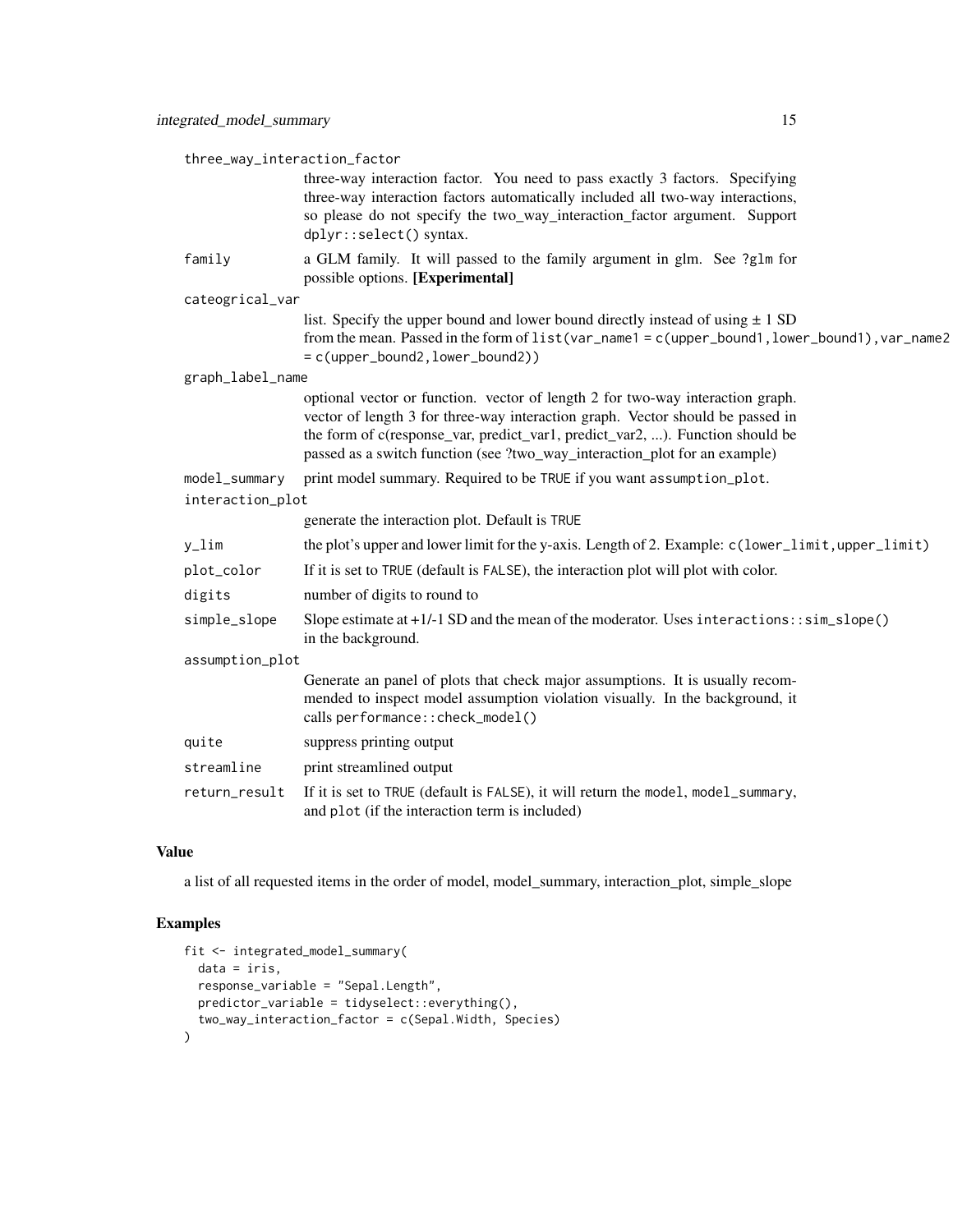```
fit <- integrated_model_summary(
 data = iris,
 response_variable = "Sepal.Length",
 predictor_variable = tidyselect::everything(),
 two_way_interaction_factor = c(Sepal.Width, Species),
 simple_slope = TRUE, # you can request simple slope
 assumption_plot = TRUE, # you can also request assumption plot
 plot_color = TRUE # you can also request the plot in color
\lambda
```
integrated\_multilevel\_model\_summary

*Integrated Function for Mixed Effect Model*

#### Description

#### [Stable]

It will first compute the mixed effect model. It will use either the nlme::lme or the lmerTest::lmer for linear mixed effect model. It will use lme4::glmer for generalized linear mixed effect model. Then, it will print the model summary and the panel of the plots that are useful for checking assumption (default is FALSE). If you requested the interaction plot (default is TRUE), it will graph the interaction (Currently only support lme model but not glme) If you requested simple slope summary, it will uses the interaction::sim\_slopes() to generate the slope estimate at varying level of the moderator (see ?simple\_slope for more detail)

#### Usage

```
integrated_multilevel_model_summary(
 data,
 model = NULL,
  response_variable = NULL,
  random_effect_factors = NULL,
  non_random_effect_factors = NULL,
  two_way_interaction_factor = NULL,
  three_way_interaction_factor = NULL,
  family = NULL,cateogrical_var = NULL,
  id = NULL,graph_label_name = NULL,
  estimation_method = "REML",
  opt_control = "bobyqa",
  na.action = stats::na.omit,
 model_summary = TRUE,
  interaction_plot = TRUE,
  y<sup>lim =</sup> NULL,
  plot_color = FALSE,
  digits = 3,
```
<span id="page-15-0"></span>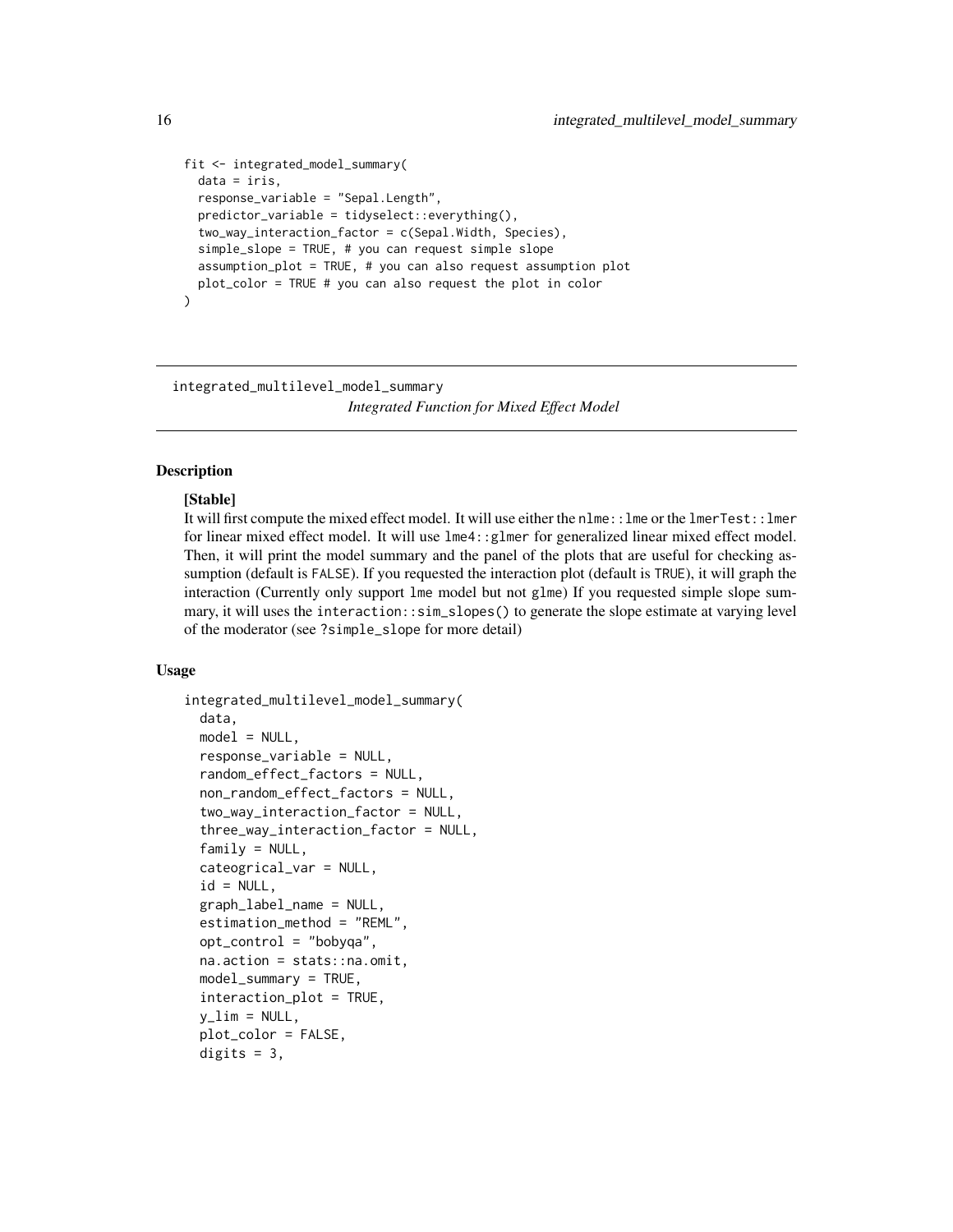```
use_package = "lmerTest",
 simple_slope = FALSE,
 \frac{1}{2} assumption_plot = FALSE,
 quite = FALSE,
 streamline = FALSE,
 return_result = FALSE
)
```
### Arguments

| data              | data frame                                                                                                                                                                                                                                                                                                                      |
|-------------------|---------------------------------------------------------------------------------------------------------------------------------------------------------------------------------------------------------------------------------------------------------------------------------------------------------------------------------|
| model             | lme4 model syntax. Support more complicated model structure from lme4. It is<br>not well-tested to ensure accuracy [Experimental]                                                                                                                                                                                               |
| response_variable |                                                                                                                                                                                                                                                                                                                                 |
|                   | DV (i.e., outcome variable / response variable). Length of 1. Support dplyr::select()<br>syntax.                                                                                                                                                                                                                                |
|                   | random_effect_factors                                                                                                                                                                                                                                                                                                           |
|                   | random effect factors (level-1 variable for HLM from a HLM perspective) Fac-<br>tors that need to estimate fixed effect and random effect (i.e., random slope /<br>varying slope based on the id). Support dplyr::select() syntax.                                                                                              |
|                   | non_random_effect_factors                                                                                                                                                                                                                                                                                                       |
|                   | non-random effect factors (level-2 variable from a HLM perspective). Factors<br>only need to estimate fixed effect. Support dplyr::select() syntax.                                                                                                                                                                             |
|                   | two_way_interaction_factor                                                                                                                                                                                                                                                                                                      |
|                   | two-way interaction factors. You need to pass 2+ factor. Support dplyr::select()<br>syntax.                                                                                                                                                                                                                                     |
|                   | three_way_interaction_factor                                                                                                                                                                                                                                                                                                    |
|                   | three-way interaction factor. You need to pass exactly 3 factors. Specifying<br>three-way interaction factors automatically included all two-way interactions,<br>so please do not specify the two_way_interaction_factor argument. Support<br>dplyr::select() syntax.                                                          |
| family            | a GLM family. It will passed to the family argument in glmer. See ?glmer for<br>possible options. [Experimental]                                                                                                                                                                                                                |
| cateogrical_var   |                                                                                                                                                                                                                                                                                                                                 |
|                   | list. Specify the upper bound and lower bound directly instead of using $\pm 1$ SD<br>from the mean. Passed in the form of list(var_name1 = c(upper_bound1, lower_bound1), var_name2<br>$= c(upper_bound2, lower_bound2))$                                                                                                      |
| id                | the nesting variable (e.g. group, time). Length of 1. Support dplyr::select()<br>syntax.                                                                                                                                                                                                                                        |
| graph_label_name  |                                                                                                                                                                                                                                                                                                                                 |
|                   | optional vector or function. vector of length 2 for two-way interaction graph.<br>vector of length 3 for three-way interaction graph. Vector should be passed in<br>the form of c(response_var, predict_var1, predict_var2, ). Function should be<br>passed as a switch function (see ?two_way_interaction_plot for an example) |
| estimation_method |                                                                                                                                                                                                                                                                                                                                 |
|                   | character. ML or REML default is REML.                                                                                                                                                                                                                                                                                          |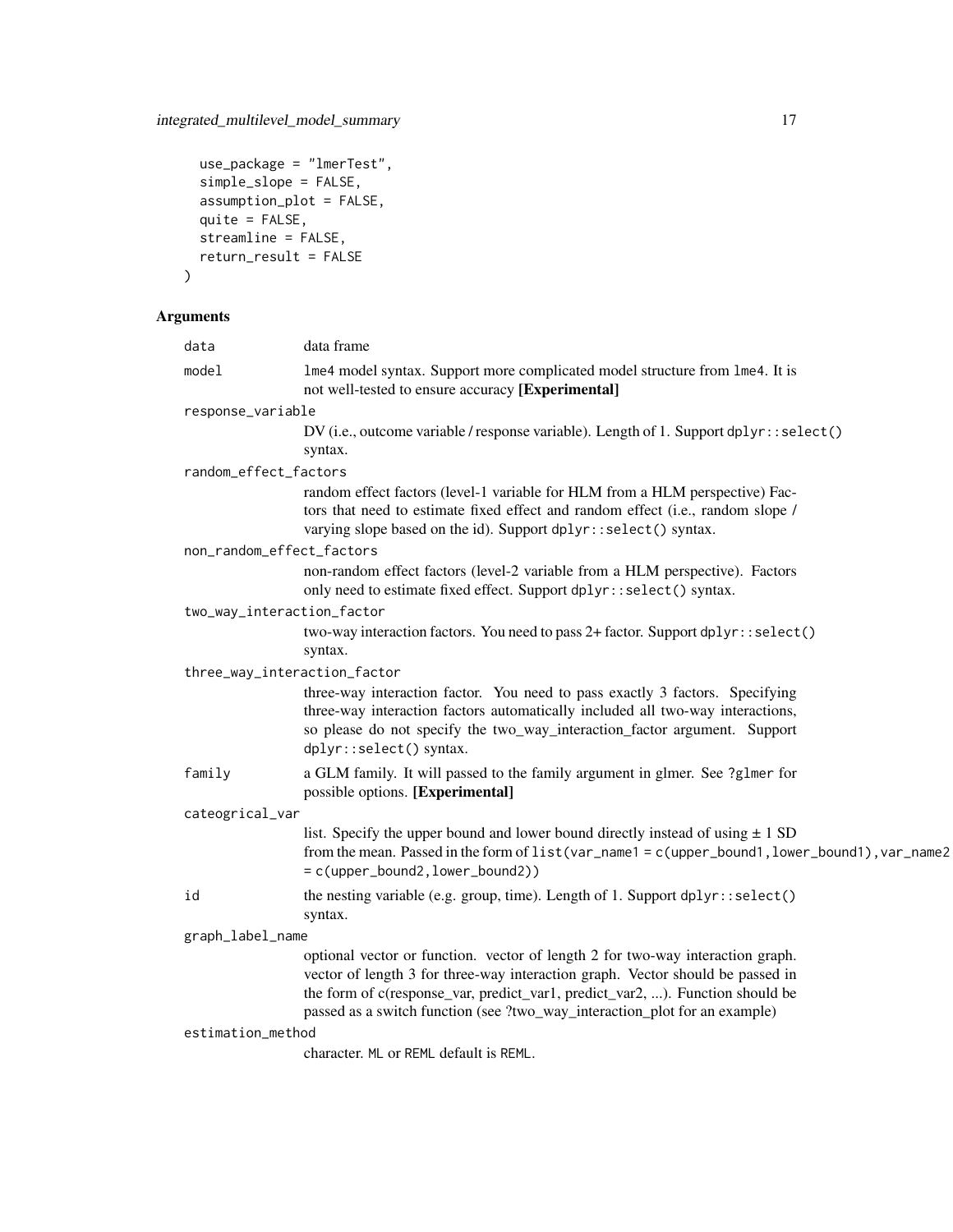| opt_control      | default is optim for lme and bobyqa for lmerTest.                                                                                                                                                   |  |
|------------------|-----------------------------------------------------------------------------------------------------------------------------------------------------------------------------------------------------|--|
| na.action        | default is stats: : na. omit. Another common option is na. exclude                                                                                                                                  |  |
| model_summary    | print model summary. Required to be TRUE if you want assumption_plot.                                                                                                                               |  |
| interaction_plot |                                                                                                                                                                                                     |  |
|                  | generate interaction plot. Default is TRUE                                                                                                                                                          |  |
| y_lim            | the plot's upper and lower limit for the y-axis. Length of 2. Example: c(lower_limit, upper_limit)                                                                                                  |  |
| plot_color       | If it is set to TRUE (default is FALSE), the interaction plot will plot with color.                                                                                                                 |  |
| digits           | number of digits to round to                                                                                                                                                                        |  |
| use_package      | Default is 1merTest. Only available for linear mixed effect model. Options<br>are nlme, lmerTest, or lme4('lme4 return similar result as lmerTest except the<br>return model)                       |  |
| simple_slope     | Slope estimate at $\pm$ 1 SD and the mean of the moderator. Uses interactions: : $sim\_slope()$<br>in the background.                                                                               |  |
| assumption_plot  |                                                                                                                                                                                                     |  |
|                  | Generate an panel of plots that check major assumptions. It is usually recom-<br>mended to inspect model assumption violation visually. In the background, it<br>calls performance:: check_model(). |  |
| quite            | suppress printing output                                                                                                                                                                            |  |
| streamline       | print streamlined output.                                                                                                                                                                           |  |
| return_result    | If it is set to TRUE (default is FALSE), it will return the model, model_summary,<br>and plot (plot if the interaction term is included)                                                            |  |

#### Value

a list of all requested items in the order of model, model\_summary, interaction\_plot, simple\_slope

```
fit <- integrated_multilevel_model_summary(
  data = popular,
  response_variable = popular,
  random_effect_factors = c(extrav),
  non_random_effect_factors = texp,
  two_way_interaction_factor = c(extrav, texp),
  graph_label_name = c("popular", "extraversion", "teacher experience"),
  id = class
\lambdafit <- integrated_multilevel_model_summary(
  data = popular,
  response_variable = popular,
  random_effect_factors = c(extrav, sex),
  non_random_effect_factors = texp,
  three_way_interaction_factor = c(extrav, sex, texp), # three-way interaction
  graph_label_name = c("popular", "extraversion", "sex", "teacher experience"),
  id = class,simple_slope = TRUE, # you can request simple slope
```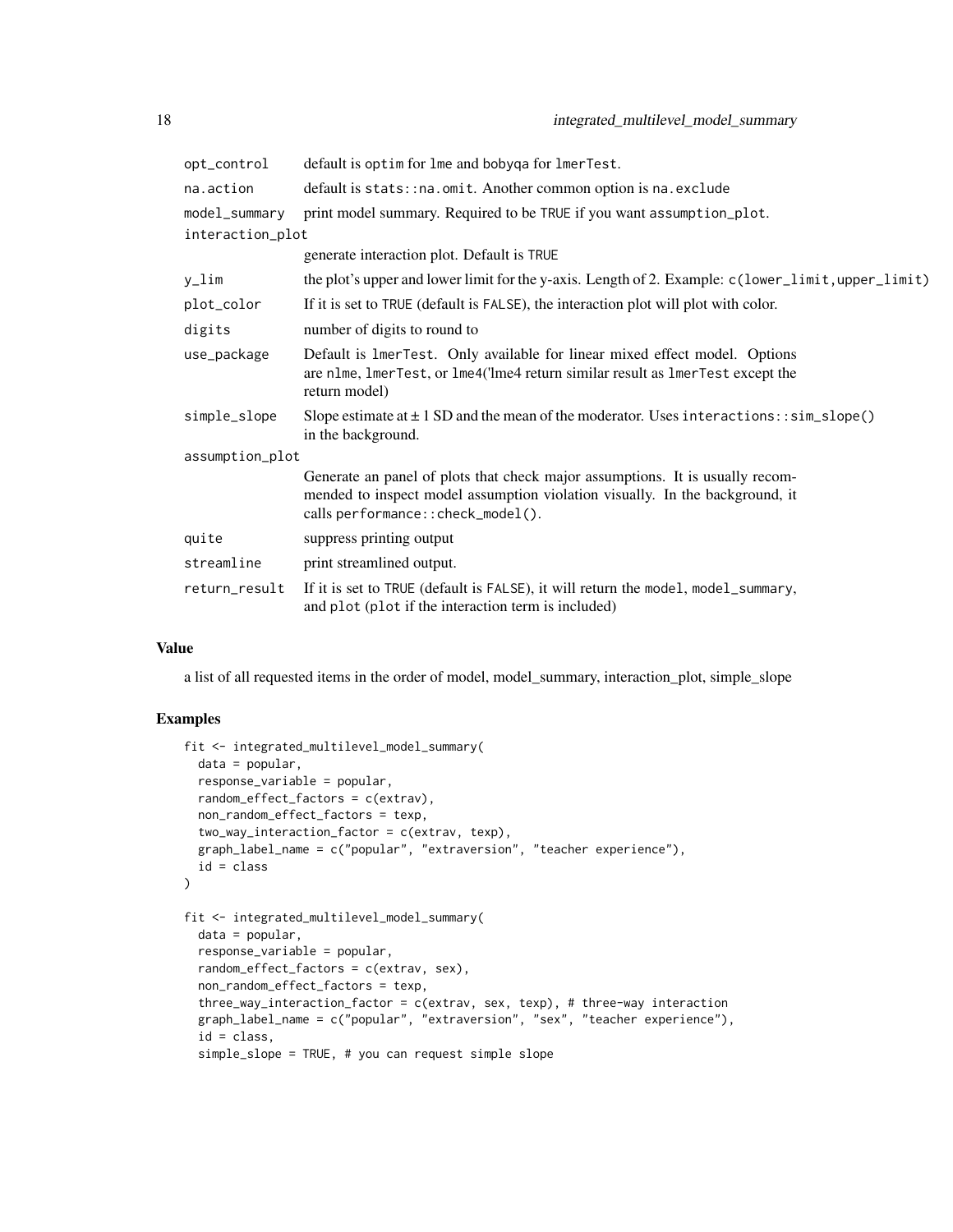```
assumption_plot = TRUE, # you can also request assumption plot
 plot_color = TRUE # you can also request the plot in color
)
```
knit\_to\_Rmd *Knit Rmd Files Instruction*

#### Description

This is a helper function that instruct users of the package how to knit a R Markdown (Rmd) files

#### Usage

knit\_to\_Rmd()

#### Value

no return value

#### Examples

knit\_to\_Rmd()

lme\_model *Linear Mixed Effect Model*

#### Description

#### [Stable]

Fit a linear mixed effect model (i.e., hierarchical linear model, multilevel linear model) using the nlme::lme() or the lmerTest::lmer() function. Linear mixed effect model is used to explore the effect of continuous / categorical variables in predicting a normally distributed continuous variable.

#### Usage

```
lme_model(
  data,
  model = NULL,response_variable,
  random_effect_factors = NULL,
  non_random_effect_factors = NULL,
  two_way_interaction_factor = NULL,
  three_way_interaction_factor = NULL,
  id,
```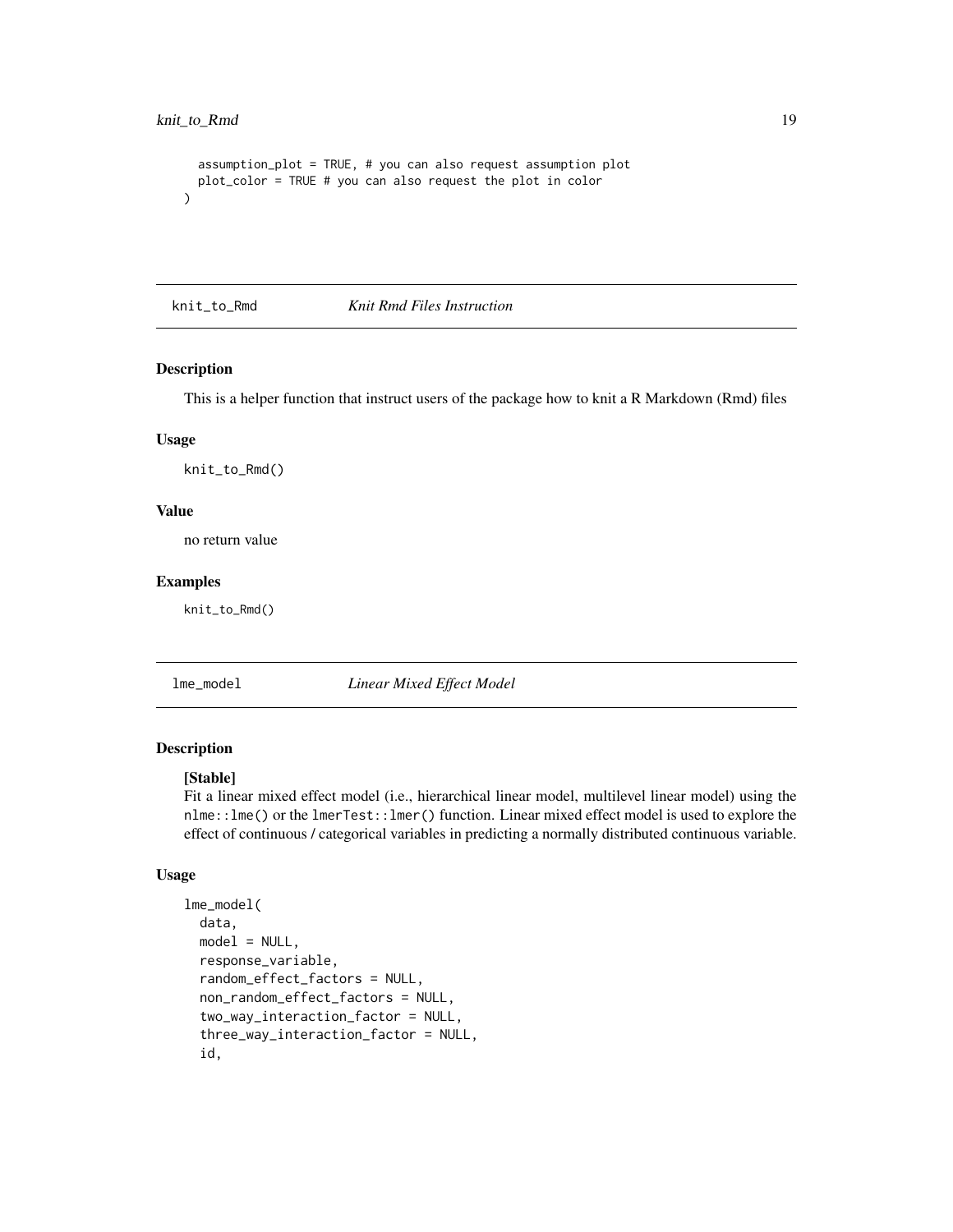```
estimation_method = "REML",
 opt_control = "bobyqa",
 na.action = stats::na.omit,
 use_package = "lmerTest",
 quite = FALSE
)
```
#### Arguments

| data                         | data frame                                                                                                                                                                                                                                                             |
|------------------------------|------------------------------------------------------------------------------------------------------------------------------------------------------------------------------------------------------------------------------------------------------------------------|
| model                        | 1me4 model syntax. Support more complicated model. Note that model_summary<br>will only return fixed effect estimates.                                                                                                                                                 |
| response_variable            |                                                                                                                                                                                                                                                                        |
|                              | DV (i.e., outcome variable / response variable). Length of 1. Support dplyr::select()<br>syntax.                                                                                                                                                                       |
| random_effect_factors        |                                                                                                                                                                                                                                                                        |
|                              | random effect factors (level-1 variable for HLM people) Factors that need to<br>estimate fixed effect and random effect (i.e., random slope / varying slope based<br>on the id). Support dplyr::select() syntax.                                                       |
| non_random_effect_factors    |                                                                                                                                                                                                                                                                        |
|                              | non-random effect factors (level-2 variable for HLM people). Factors only need<br>to estimate fixed effect. Support dplyr::select() syntax.                                                                                                                            |
| two_way_interaction_factor   |                                                                                                                                                                                                                                                                        |
|                              | two-way interaction factors. You need to pass 2+ factor. Support dplyr::select()<br>syntax.                                                                                                                                                                            |
| three_way_interaction_factor |                                                                                                                                                                                                                                                                        |
|                              | three-way interaction factor. You need to pass exactly 3 factors. Specifying<br>three-way interaction factors automatically included all two-way interactions,<br>so please do not specify the two_way_interaction_factor argument. Support<br>dplyr::select() syntax. |
| id                           | the nesting variable (e.g. group, time). Length of 1. Support dplyr::select()<br>syntax.                                                                                                                                                                               |
| estimation_method            |                                                                                                                                                                                                                                                                        |
|                              | character. ML or REML default to REML.                                                                                                                                                                                                                                 |
| opt_control                  | default is optim for lme and bobyqa for lmerTest                                                                                                                                                                                                                       |
| na.action                    | default is stats:: na.omit. Another common option is na.exclude                                                                                                                                                                                                        |
| use_package                  | Default is 1merTest. Only available for linear mixed effect model. Options<br>are nlme, lmerTest, or lme4('lme4 return similar result as lmerTest except the<br>return model)                                                                                          |
| quite                        | suppress printing output                                                                                                                                                                                                                                               |
|                              |                                                                                                                                                                                                                                                                        |

#### Details

Here is a little tip. If you are using generic selecting syntax (e.g., contains() or start\_with()), you don't need to remove the response variable and the id from the factors. It will be automatically remove. For example, if you have x1:x9 as your factors. You want to regress x2:x8 on x1. Your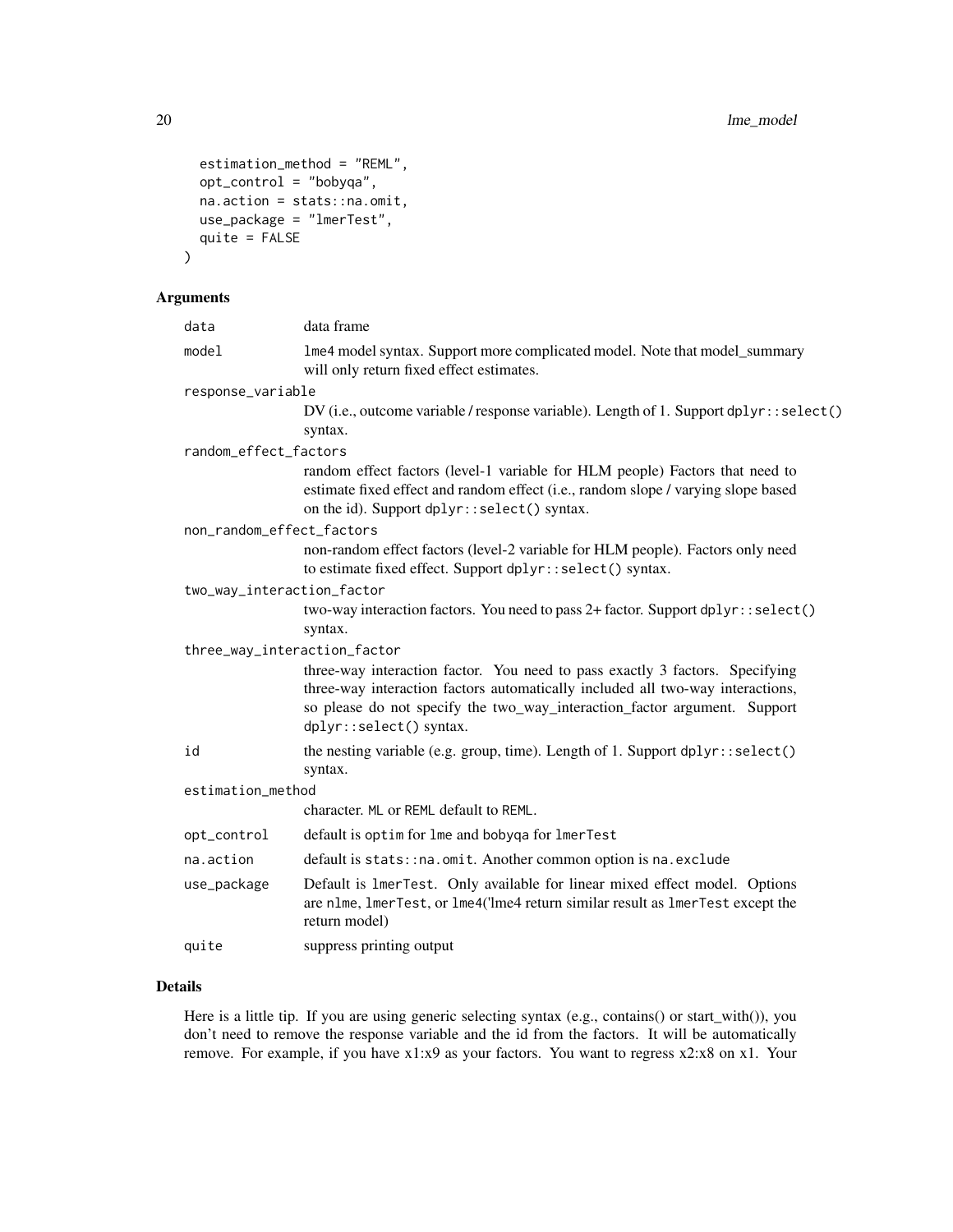#### <span id="page-20-0"></span>lm\_model 21

probably pass something like response\_variable =  $x1$ , random\_effect\_factors = c(contains('x'),x1) to the function. However, you don't need to do that, you can just pass random\_effect\_factors  $=$  c(contains( $'x'$ )) to the function since it will automatically remove the response variable from selection.

#### Value

an object representing the linear mixed-effects model fit (it maybe an object from lme or lmer depending of the package you use)

#### Examples

```
# two-level model with level-1 and level-2 variable with random intercept and random slope
fit1 <- lme_model(
  data = popular,response_variable = popular,
  random_effect_factors = c(extrav, sex),
  non_random_effect_factors = texp,
  id = class
)
# added two-way interaction factor
fit2 <- lme_model(
  data = popular,
  response_variable = popular,
  random_effect_factors = c(extrav, sex),
  non_random_effect_factors = texp,
  two_way_interaction_factor = c(extrav, texp),
  id = class
)
# pass a explicit lme model (I don't why you want to do that, but you can)
lme_fit <- lme_model(
  model = "popular \sim extrav*texp + (1 + extrav | class)",
  data = popular
)
```
lm\_model *Linear Regressions / ANOVA / ANCOVA*

#### Description

#### [Stable]

Fit a linear regression using  $lm()$ . Linear regression is used to explore the effect of continuous variables / categorical variables in predicting a normally-distributed continuous variables. If you are using a categorical predictor to predict a continuous variable, some may call it a ANOVA / ANCOVA while it is just a special form of linear regression). In this package, I will not build separate function for ANOVA & ANCOVA since they are the same as linear regression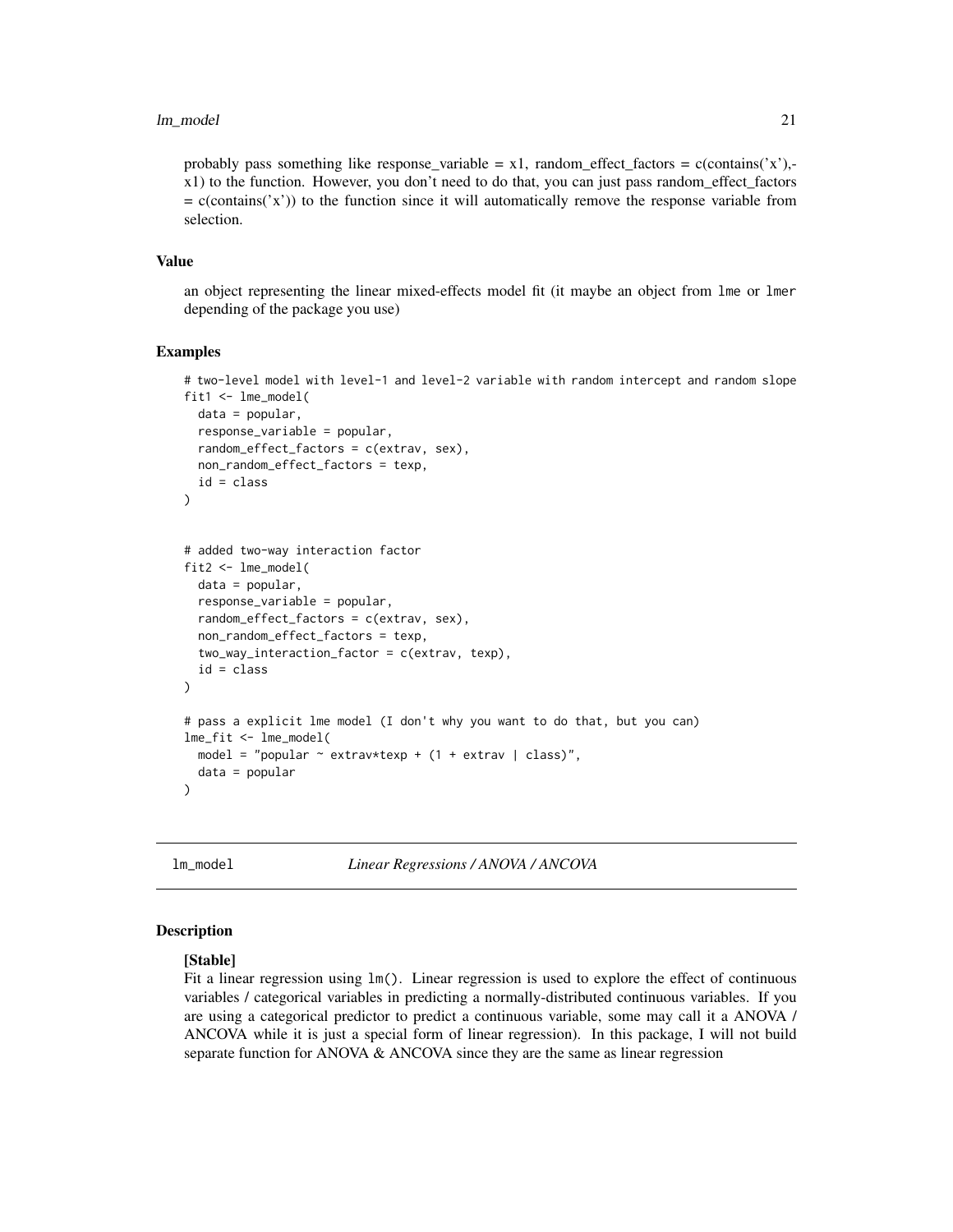#### Usage

```
lm_model(
  data,
  response_variable,
 predictor_variable,
  two_way_interaction_factor = NULL,
  three_way_interaction_factor = NULL,
 quite = FALSE
)
```
#### Arguments

| data                         | data frame                                                                                                                                                                                                                                                             |  |
|------------------------------|------------------------------------------------------------------------------------------------------------------------------------------------------------------------------------------------------------------------------------------------------------------------|--|
| response_variable            |                                                                                                                                                                                                                                                                        |  |
|                              | response variable. Support dplyr::select() syntax.                                                                                                                                                                                                                     |  |
| predictor_variable           |                                                                                                                                                                                                                                                                        |  |
|                              | predictor variable. Support dplyr::select() syntax. It will automatically re-<br>move the response variable from predictor variable, so you can use contains()<br>or start_with() safely.                                                                              |  |
| two_way_interaction_factor   | two-way interaction factors. You need to pass 2+ factor. Support dplyr::select()<br>syntax.                                                                                                                                                                            |  |
| three_way_interaction_factor | three-way interaction factor. You need to pass exactly 3 factors. Specifying<br>three-way interaction factors automatically included all two-way interactions,<br>so please do not specify the two_way_interaction_factor argument. Support<br>dplyr::select() syntax. |  |
| quite                        | suppress printing output                                                                                                                                                                                                                                               |  |

#### Value

an object class of lm representing the linear regression fit

```
fit <- lm_model(
  data = iris,
  response_variable = "Sepal.Length",
  predictor_variable = tidyselect::everything(),
  two_way_interaction_factor = c(Sepal.Width, Species)
\mathcal{L}
```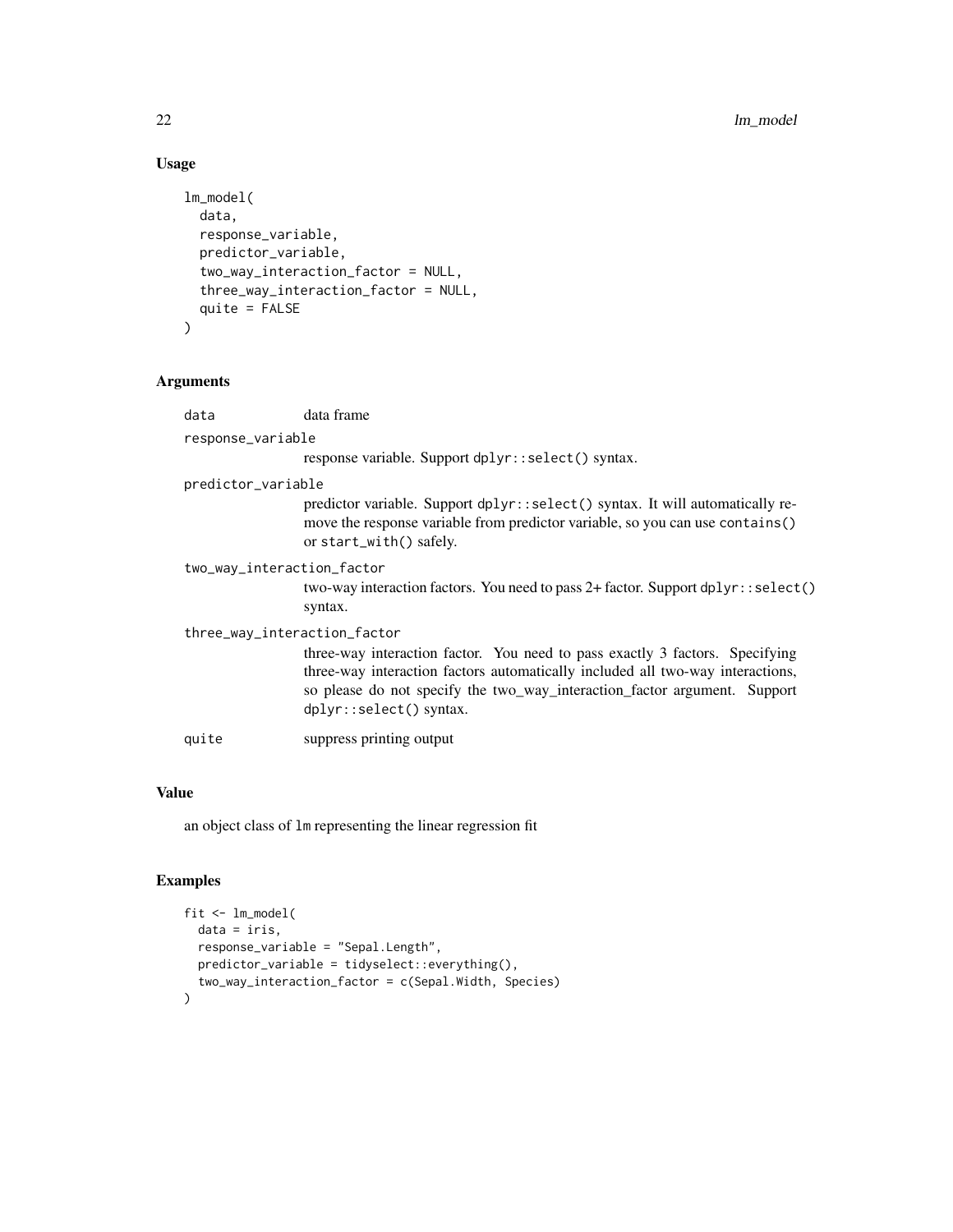<span id="page-22-0"></span>measurement\_invariance

*Measurement Invariance*

#### Description

#### [Stable]

Compute the measurement invariance model (i.e., measurement equivalence model) using multigroup confirmatory factor analysis (MGCFA; Jöreskog, 1971). This function uses the lavaan::cfa() in the backend. Users can run the configural-metric or the configural-metric-scalar comparisons (see below for detail instruction). All arguments (except the CFA items) must be explicitly named (like model = your-model; see example for inappropriate behavior).

#### Usage

```
measurement_invariance(
  data,
  ...,
 model = NULL,group,
  ordered = FALSE,
  group_partial = NULL,
  invariance_level = "scalar",
  digits = 3,
  quite = FALSE,streamline = FALSE,
  return_result = FALSE
\lambda
```
#### Arguments

| data             | data frame                                                                                                                                                   |
|------------------|--------------------------------------------------------------------------------------------------------------------------------------------------------------|
| $\ddotsc$        | CFA items. Multi-factor CFA items should be separated by comma (as different<br>argument). See below for examples. Support dplyr::select() syntax.           |
| model            | explicit lavaan model. Must be specify with model = lavaan_model_syntax.<br>[Experimental]                                                                   |
| group            | the nested variable for multilevel dataset (e.g., Country). Support dplyr: : select()<br>syntax.                                                             |
| ordered          | Default is FALSE. If it is set to TRUE, lavaan will treat it as a ordinal variable<br>and use DWLS instead of ML                                             |
| group_partial    | items for partial equivalence. The form should be $c('DV = -item1', 'DV = -$<br>item2'). See details for recommended practice.                               |
| invariance_level |                                                                                                                                                              |
|                  | "metric" or "scalar". Default is 'metric'. Set as 'metric' for configural-metric<br>comparison, and set as 'scalar' for configural-metric-scalar comparison. |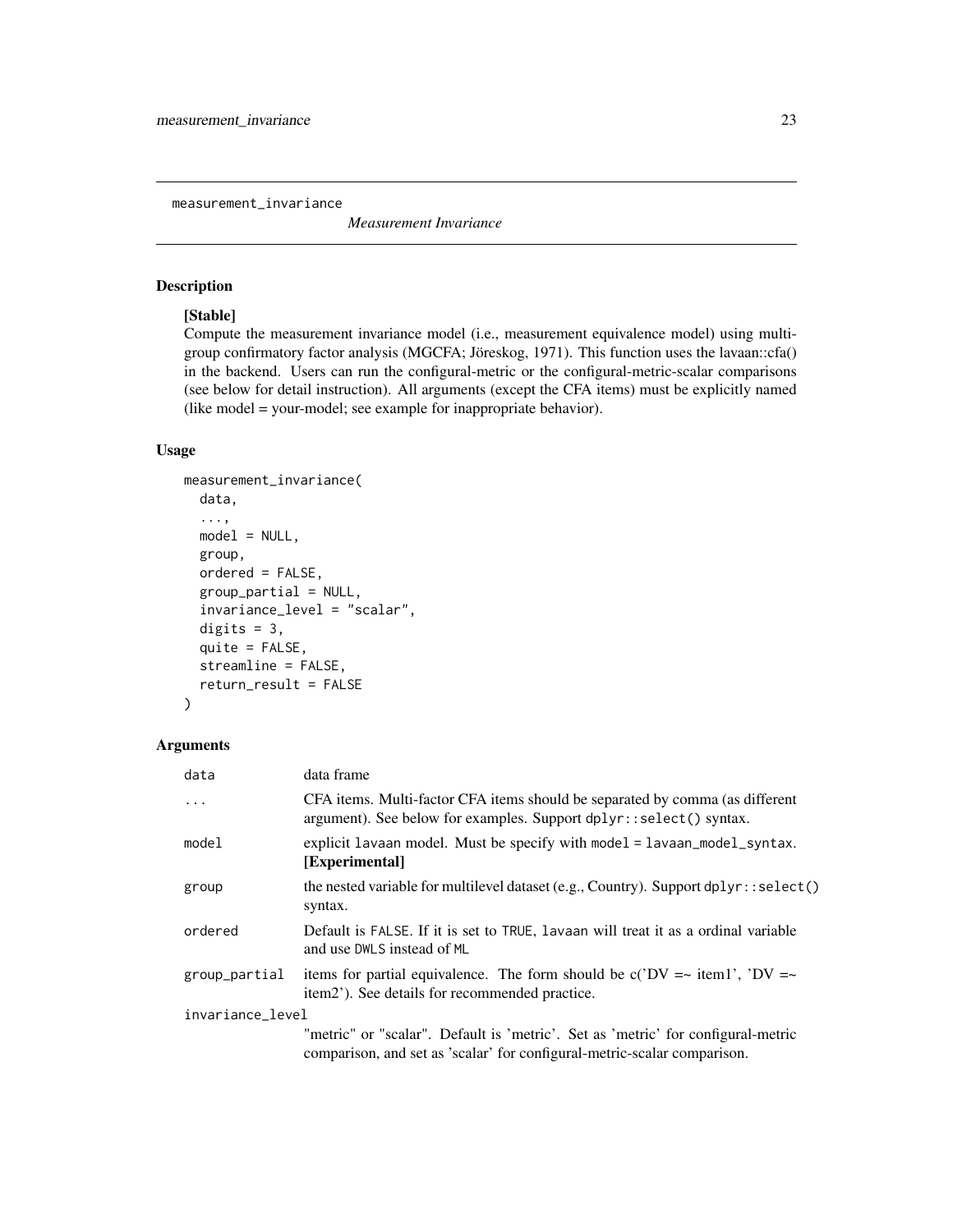| digits        | number of digits to round to                                                 |
|---------------|------------------------------------------------------------------------------|
| auite         | suppress printing output except the model summary.                           |
| streamline    | print streamlined output                                                     |
| return_result | If it is set to TRUE, it will return a data frame of the fit measure summary |

#### Details

Chen (2007) suggested that change in CFI  $\leq$  1-0.010 supplemented by RMSEA  $\leq$  0.015 indicate non-invariance when sample sizes were equal across groups and larger than 300 in each group (Chen, 2007). And, Chen (2007) suggested that change in CFI  $\leq$  1-0.005 and change in RMSEA <= 0.010 for unequal sample size with each group smaller than 300. For SRMR, Chen (2007) recommend change in SRMR < 0.030 for metric-invariance and change in SRMR < 0.015 for scalar-invariance. For large group size, Rutowski & Svetina (2014) recommended a more liberal cut-off for metric non-invariance for CFI (change in CFI  $\leq$  1-0.020) and RMSEA (RMSEA <= 0.030). However, this more liberal cut-off DOES NOT apply to testing scalar non-invariance. If measurement-invariance is not achieved, some researchers suggesting partial invariance is acceptable (by releasing the constraints on some factors). For example, Steenkamp and Baumgartner (1998) suggested that ideally more than half of items on a factor should be invariant. However, it is important to note that no empirical studies were cited to support the partial invariance guideline (Putnick & Bornstein, 2016).

#### Value

a data frame of the fit measure summary

#### References

Chen, F. F. (2007). Sensitivity of Goodness of Fit Indexes to Lack of Measurement Invariance. Structural Equation Modeling: A Multidisciplinary Journal, 14(3), 464–504. https://doi.org/10.1080/10705510701301834

Jöreskog, K. G. (1971). Simultaneous factor analysis in several populations. Psychometrika, 36(4), 409-426.

Putnick, D. L., & Bornstein, M. H. (2016). Measurement Invariance Conventions and Reporting: The State of the Art and Future Directions for Psychological Research. Developmental Review: DR, 41, 71–90. https://doi.org/10.1016/j.dr.2016.06.004

Rutkowski, L., & Svetina, D. (2014). Assessing the Hypothesis of Measurement Invariance in the Context of Large-Scale International Surveys. Educational and Psychological Measurement, 74(1), 31–57. https://doi.org/10.1177/0013164413498257

Steenkamp, J.-B. E. M., & Baumgartner, H. (n.d.). Assessing Measurement Invariance in Cross-National Consumer Research. JOURNAL OF CONSUMER RESEARCH, 13.

```
# REMEMBER, YOU MUST NAMED ALL ARGUMENT EXCEPT THE CFA ITEMS ARGUMENT
# Fitting a multiple-factor measurement invariance model by passing items.
measurement_invariance(
 x1:x3,
 x4:x6,
 x7:x9,
```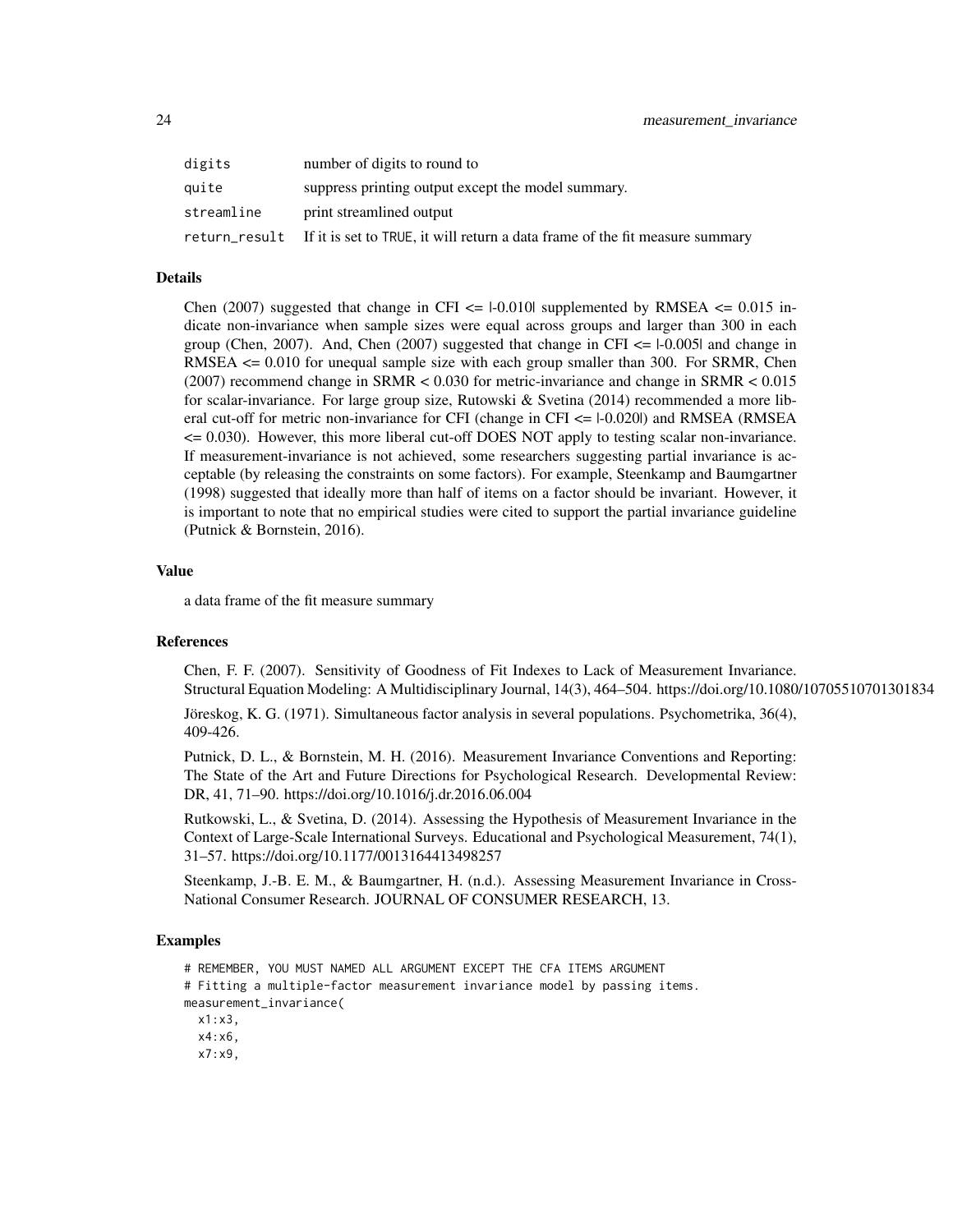```
data = lavaan::HolzingerSwineford1939,
  group = "school",
  invariance_level = "scalar" # you can change this to metric
)
# Fitting measurement invariance model by passing explicit lavaan model
# I am also going to only test for metric invariance instead of the default scalar invariance
measurement_invariance(
  model = "visual = x1 + x2 + x3;
           textual = x4 + x5 + x6;
           speed = x7 + x8 + x9",
  data = lavaan::HolzingerSwineford1939,
  group = "school",
  invariance_level = "metric"
)
## Not run:
# This will fail because I did not add `model = ` in front of the lavaan model.
# Therefore,you must add the tag in front of all arguments
# For example, `return_result = 'model'` instaed of `model`
measurement_invariance(
  "visual = x1 + x2 + x3;
             textual = x4 + x5 + x6;
             speed = x7 + x8 + x9"
  data = lavaan::HolzingerSwineford1939
)
## End(Not run)
```
mediation\_summary *Mediation Analysis*

#### **Description**

#### [Experimental]

It currently only support simple mediation analysis. In the backend, it called the lavaan::sem() model. I am trying to implement multilevel mediation in lavaan. In the future, I will try supporting moderated mediation (through lavaan or mediation) and mediation with latent variable (through lavaan).

#### Usage

```
mediation_summary(
  data,
  response_variable,
  mediator,
```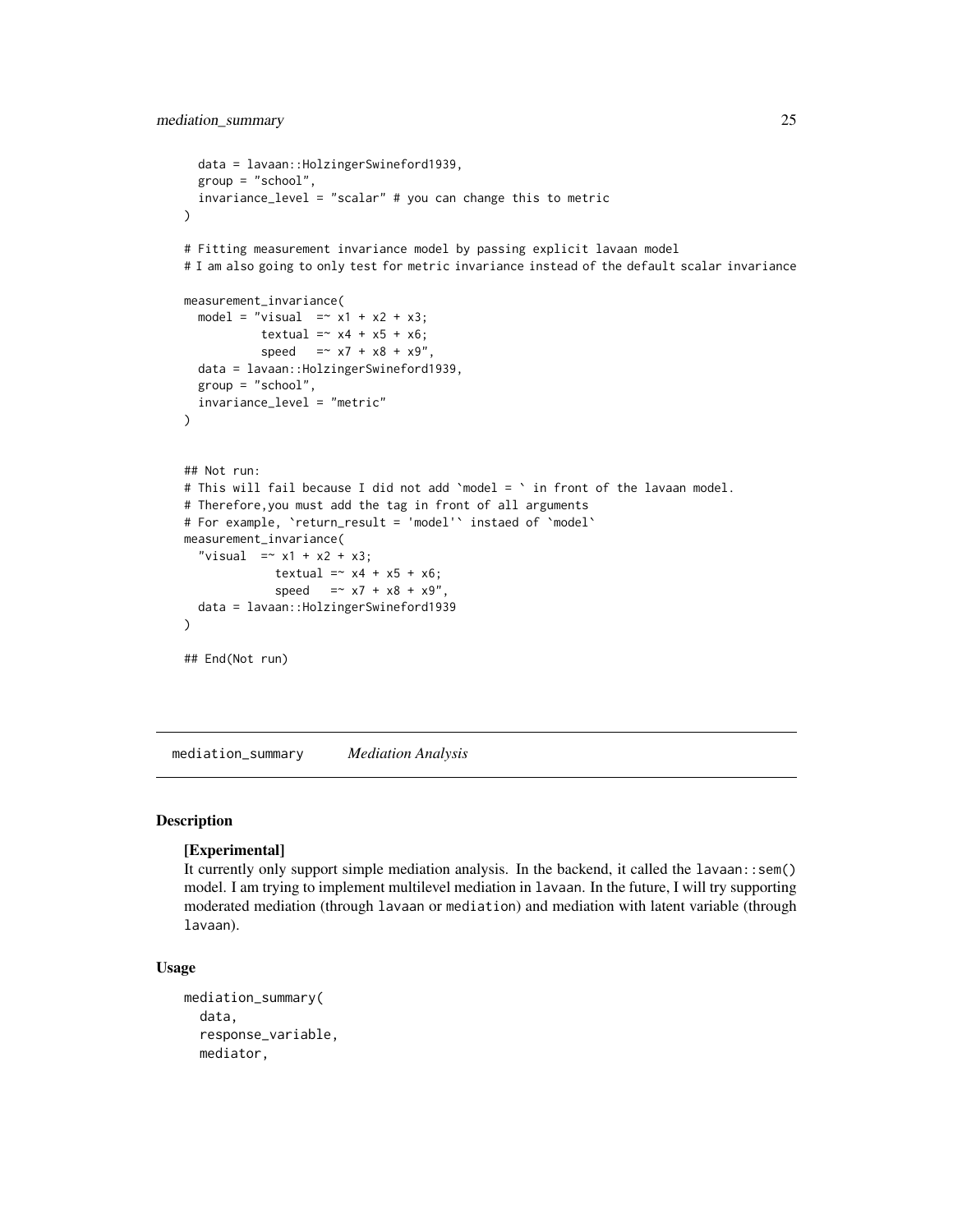```
predictor_variable,
 control_variable = NULL,
 group = NULL,standardize = TRUE,
 digits = 3,
 quite = FALSE,
 streamline = FALSE,
 return_result = FALSE
)
```
#### Arguments

| data               | data frame                                                                                                    |  |
|--------------------|---------------------------------------------------------------------------------------------------------------|--|
| response_variable  |                                                                                                               |  |
|                    | response variable. Support dplyr::select() syntax.                                                            |  |
| mediator           | mediator. Support dplyr::select() syntax.                                                                     |  |
| predictor_variable |                                                                                                               |  |
|                    | predictor variable. Support dplyr::select() syntax.                                                           |  |
| control variable   |                                                                                                               |  |
|                    | control variables / covariate. Support dplyr::select() syntax.                                                |  |
| group              | nesting variable for multilevel mediation. Not confident about the implementa-<br>tion method. [Experimental] |  |
| standardize        | standardized coefficients. Default is TRUE                                                                    |  |
| digits             | number of digits to round to                                                                                  |  |
| quite              | suppress printing output                                                                                      |  |
| streamline         | print streamlined output                                                                                      |  |
| return_result      | If it is set to TRUE, it will return the lavaan object                                                        |  |

#### Value

an object from lavaan

```
mediation_summary(
 data = lmerTest::carrots,
  response_variable = Preference,
  mediator = Sweetness,
  predictor_variable = Crisp
\mathcal{L}
```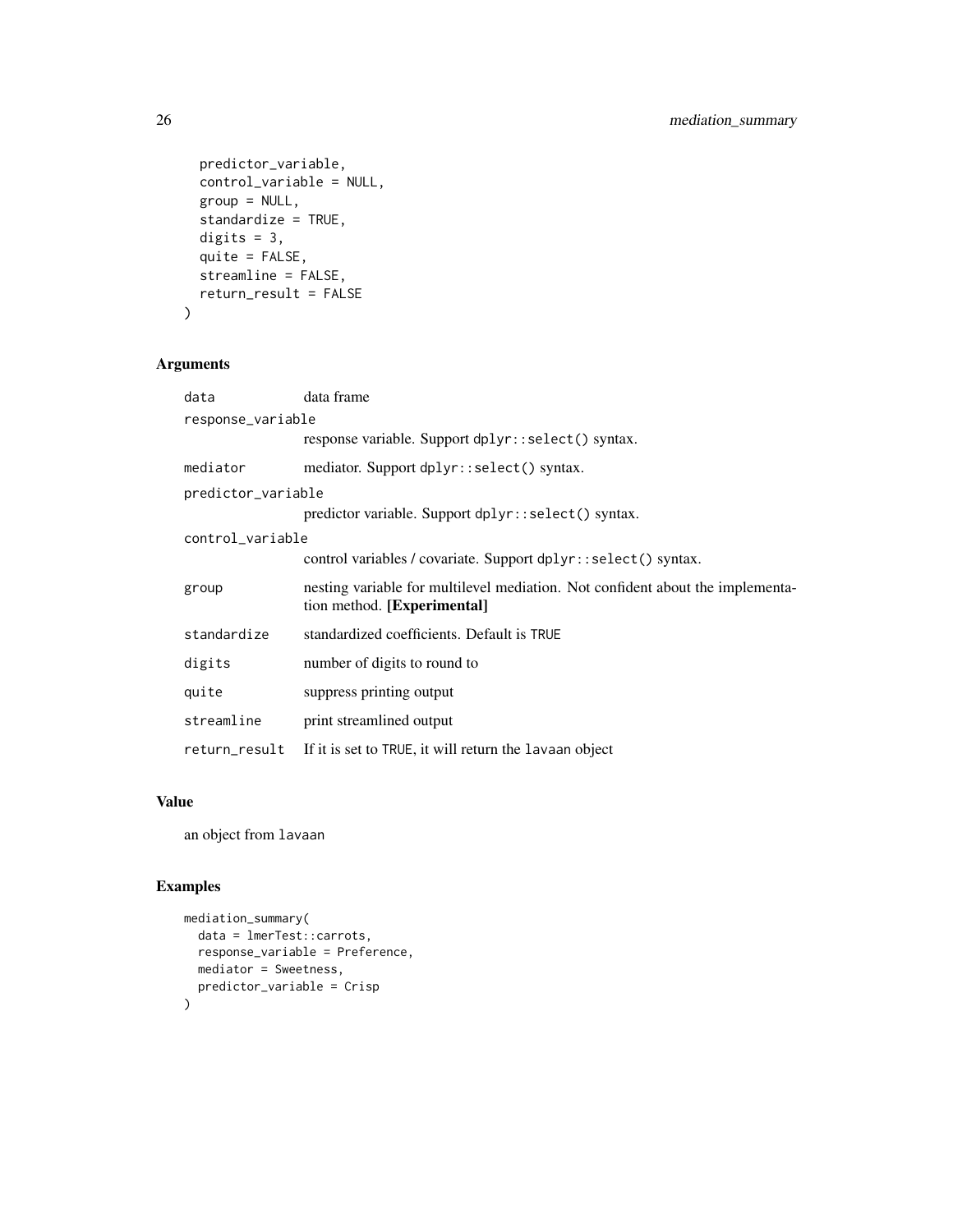<span id="page-26-0"></span>

#### Description

#### [Stable]

The function will extract the relevant coefficients from the regression models (see below for supported model).

#### Usage

```
model_summary(
  model,
  digits = 3,
  assumption_plot = FALSE,
  quite = FALSE,
  streamline = FALSE,
  return_result = FALSE
\mathcal{L}
```
#### Arguments

| model           | an model object. The following model are tested for accuracy: 1m, g1m, 1me,<br>lmer, glmer. Other model object may work if it work with parameters::model_parameters()                              |  |
|-----------------|-----------------------------------------------------------------------------------------------------------------------------------------------------------------------------------------------------|--|
| digits          | number of digits to round to                                                                                                                                                                        |  |
| assumption_plot |                                                                                                                                                                                                     |  |
|                 | Generate an panel of plots that check major assumptions. It is usually recom-<br>mended to inspect model assumption violation visually. In the background, it<br>calls performance:: check_model(). |  |
| quite           | suppress printing output                                                                                                                                                                            |  |
| streamline      | print streamlined output. Only print model estimate and performance.                                                                                                                                |  |
| return result   | It set to TRUE, it return the model estimates data frame.                                                                                                                                           |  |

#### Value

a list of model estimate data frame, model performance data frame, and the assumption plot (an ggplot object)

#### References

Nakagawa, S., & Schielzeth, H. (2013). A general and simple method for obtaining R2 from generalized linear mixed-effects models. Methods in Ecology and Evolution, 4(2), 133–142. https://doi.org/10.1111/j.2041- 210x.2012.00261.x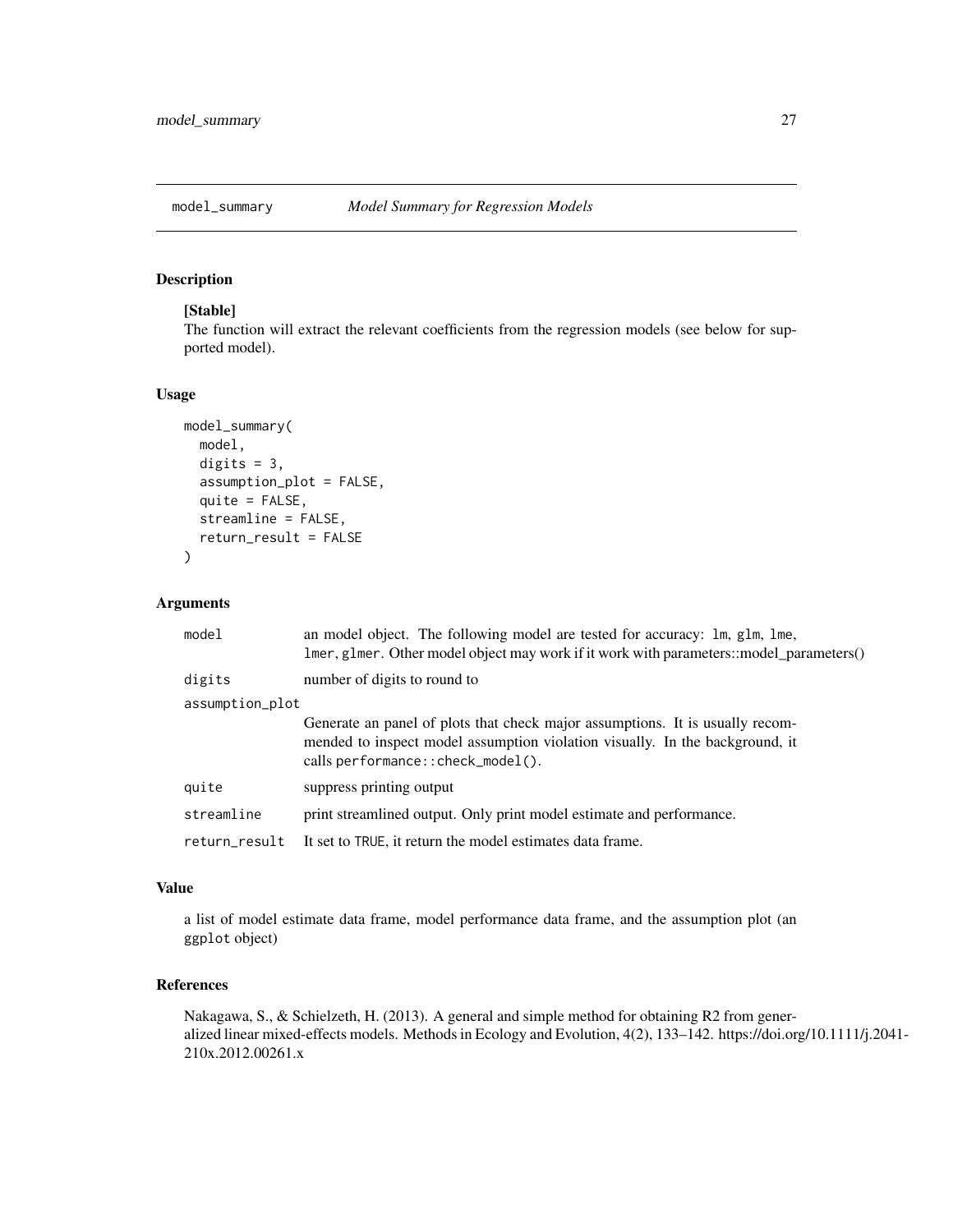#### Examples

```
# I am going to show the more generic usage of this function
# You can also use this package's built in function to fit the models
# I recommend using the integrated_multilevel_model_summary to get everything
# lme example
lme_fit <- lme4::lmer("popular ~ texp ~ + (1 ~ | ~class)",data = popular
)
model_summary(lme_fit)
# lm example
lm_fit <- lm(Sepal.Length ~ Sepal.Width + Petal.Length + Petal.Width,
  data = iris
\lambdamodel_summary(lm_fit, assumption_plot = TRUE)
```
popular *Popular dataset*

#### Description

Classic data-set from Chapter 2 of Joop Hox's Multilevel Analysis (2010). The popular dataset included student from different class (i.e., class is the nesting variable). The outcome variable is a self-rated popularity scale. Individual-level (i.e., level 1) predictors are sex, extroversion. Class level (i.e., level 2) predictor is teacher experience.

#### Usage

popular

#### Format

A data frame with 2000 rows and 6 variables:

pupil Subject ID

popular Self-rated popularity scale ranging from 1 to 10

class the class that students belong to (nesting variable)

extrav extraversion scale (individual-level)

sex gender of the student (individual-level)

texp teacher experience (class-level)

#### Source

<http://joophox.net/mlbook2/DataExchange.zip>

<span id="page-27-0"></span>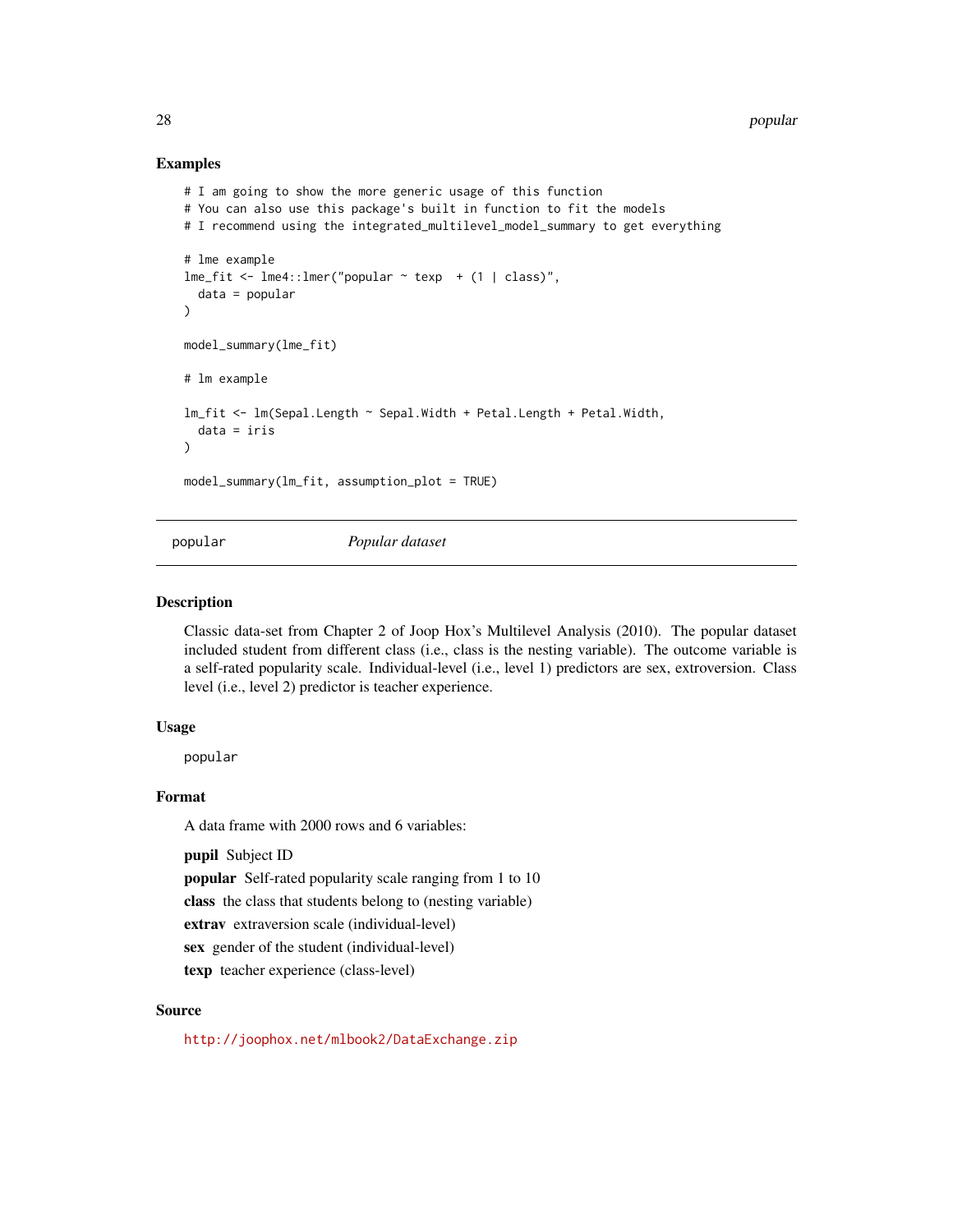<span id="page-28-0"></span>reliability\_summary *Reliability Analysis*

#### Description

First, it will determine whether the data is uni-dimensional or multi-dimensional using parameters::n\_factors(). If the data is uni-dimensional, then it will print a summary consists of alpha, G6, single-factor CFA, and descriptive statistics result. If it is multi-dimensional, it will print a summary consist of alpha, G6, omega result. You can bypass this by specifying the dimensionality argument.

#### Usage

```
reliability_summary(
  data,
  cols,
  dimensionality = NULL,
  digits = 3,
  descriptive_table = TRUE,
  quite = FALSE,streamline = FALSE,
  return_result = FALSE
\lambda
```
#### Arguments

| data              | data frame                                                                                                                                                     |  |
|-------------------|----------------------------------------------------------------------------------------------------------------------------------------------------------------|--|
| cols              | items for reliability analysis. Support dplyr::select() syntax.                                                                                                |  |
| dimensionality    | Specify the dimensionality. Either uni (uni-dimensionality) or multi (multi-<br>dimensionality). Default is NULL that determines the dimensionality using EFA. |  |
| digits            | number of digits to round to                                                                                                                                   |  |
| descriptive_table |                                                                                                                                                                |  |
|                   | Get descriptive statistics. Default is TRUE                                                                                                                    |  |
| quite             | suppress printing output                                                                                                                                       |  |
| streamline        | print streamlined output                                                                                                                                       |  |
| return_result     | If it is set to TRUE (default is FALSE), it will return psych: : alpha for unidimen-<br>sional scale, and psych:: omega for multidimensional scale.            |  |

#### Value

a psych: : alpha object for unidimensional scale, and a psych: : omega object for multidimensional scale.

```
fit <- reliability_summary(data = lavaan::HolzingerSwineford1939, cols = x1:x3)
fit <- reliability_summary(data = lavaan::HolzingerSwineford1939, cols = x1:x9)
```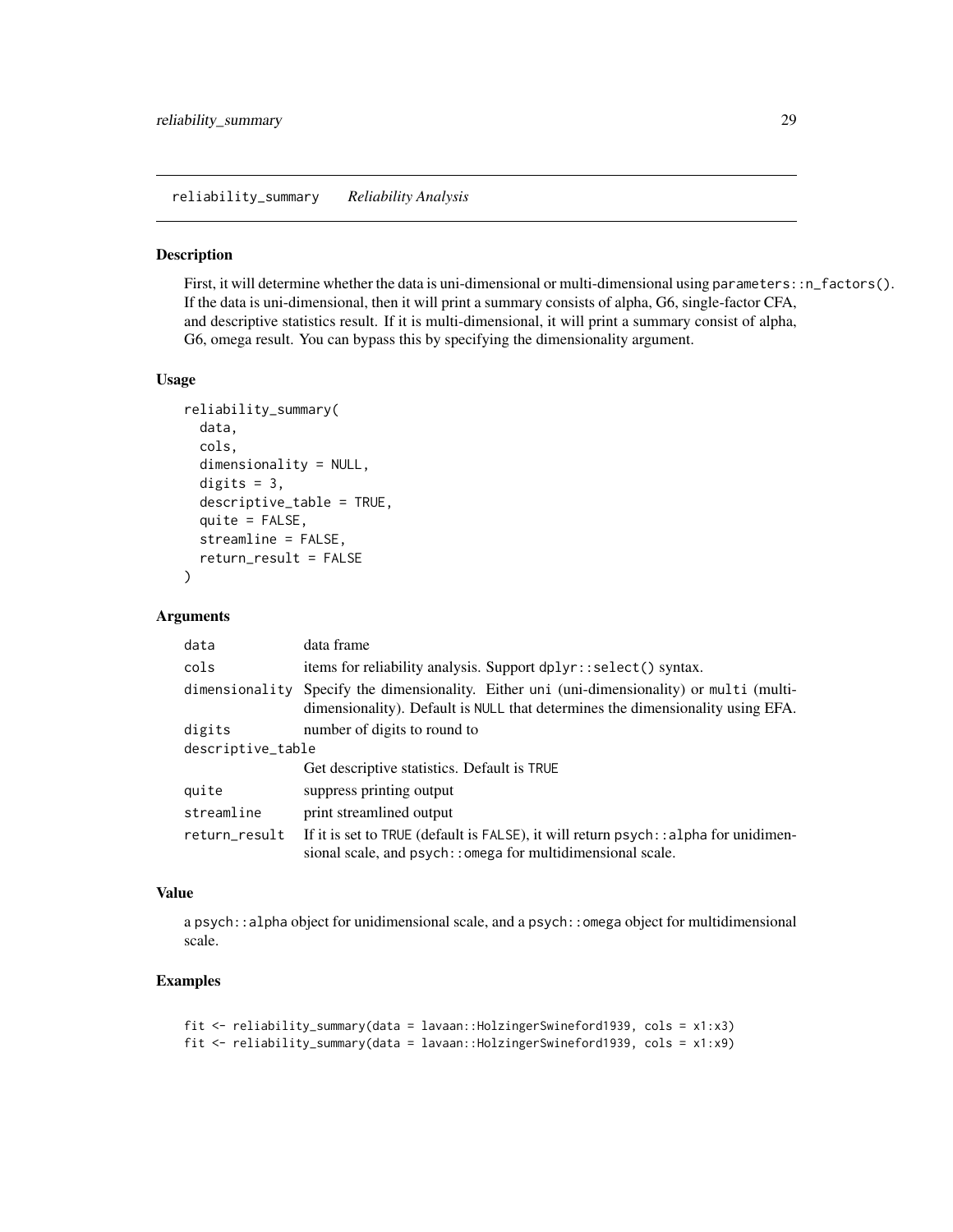#### Description

The function uses the interaction::sim\_slopes() to calculate the slope estimate at varying level of moderators (+/- 1 SD and mean). Additionally, it will produce a Johnson-Newman plot that shows when the slope estimate is not significant

#### Usage

```
simple_slope(
  data,
 model,
  two_way_interaction_factor = NULL,
  three_way_interaction_factor = NULL
\mathcal{L}
```
#### Arguments

| data                         | data frame                                              |
|------------------------------|---------------------------------------------------------|
| model                        | model object from 1m, 1me, 1mer                         |
| two_way_interaction_factor   |                                                         |
|                              | vector of character of the two_way_interaction_factor   |
| three_way_interaction_factor |                                                         |
|                              | vector of character of the three_way_interaction_factor |

#### Value

a list with the slope estimate data frame and a Johnson-Newman plot.

```
fit <- lm_model(
  data = iris,
  response_variable = Sepal.Length,
  predictor_variable = tidyselect::everything(),
  three_way_interaction_factor = c(Sepal.Width, Petal.Width, Petal.Length)
)
simple_slope_fit <- simple_slope(
 data = iris,
 model = fit,
  three_way_interaction_factor = c("Sepal.Width", "Petal.Width", "Petal.Length")
\mathcal{L}
```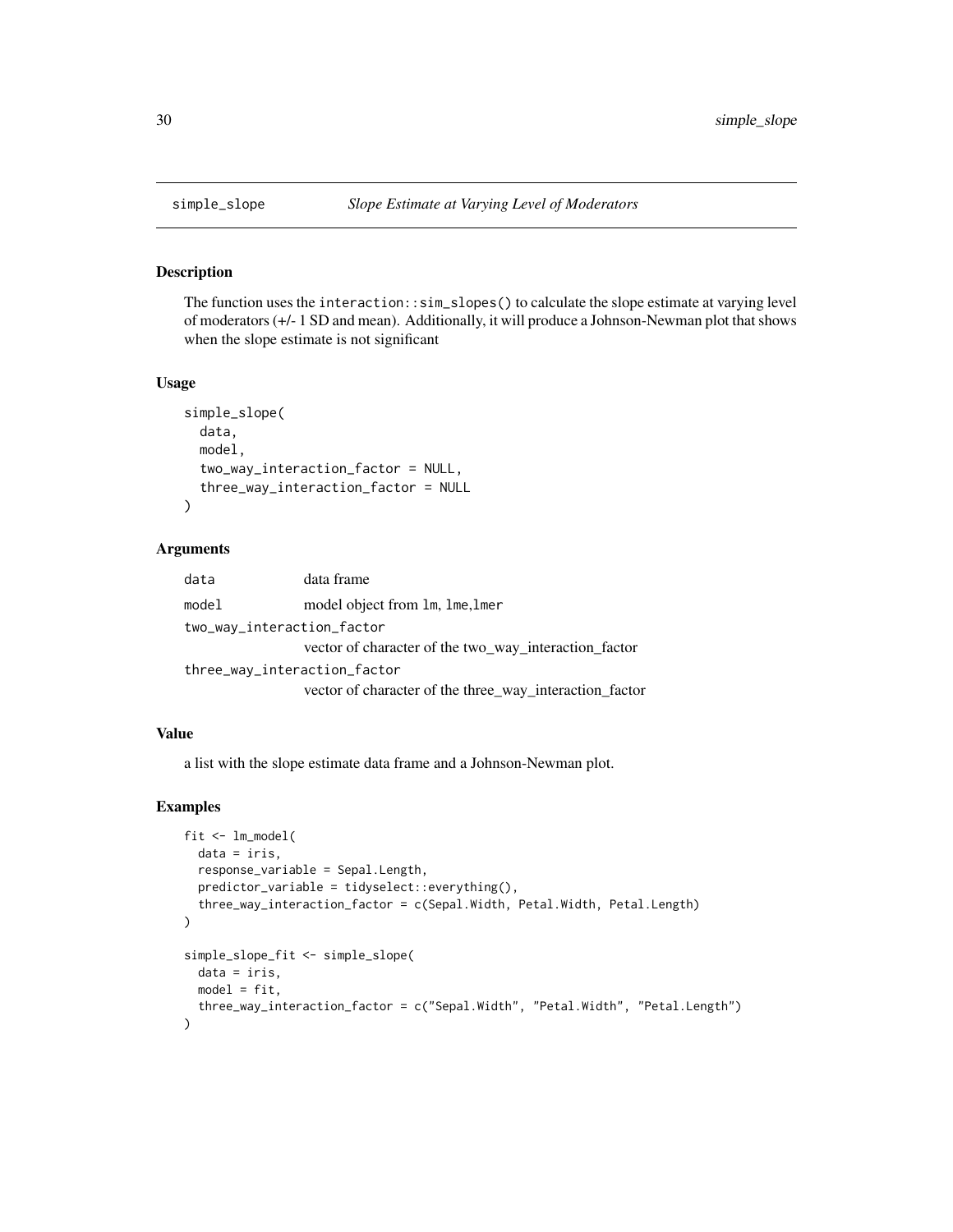<span id="page-30-0"></span>three\_way\_interaction\_plot

*Three-way Interaction Plot*

#### Description

#### [Stable]

The function creates a two-way interaction plot. It will creates a plot with  $\pm$  1 SD from the mean of the independent variable. See below for supported model. I recommend using concurrently with lm\_model(), lme\_model().

#### Usage

```
three_way_interaction_plot(
 model,
  data = NULL,cateogrical_var = NULL,
  graph_label_name = NULL,
 y<sup>-</sup>lim = NULL,
 plot_color = FALSE
)
```
#### Arguments

| model            | object from lme, lme4, lmerTest object.                                                                                                                                                           |  |
|------------------|---------------------------------------------------------------------------------------------------------------------------------------------------------------------------------------------------|--|
| data             | data frame. If the function is unable to extract data frame from the object, then<br>you may need to pass it directly                                                                             |  |
| cateogrical_var  |                                                                                                                                                                                                   |  |
|                  | list. Specify the upper bound and lower bound directly instead of using $\pm 1$ SD                                                                                                                |  |
|                  | from the mean. Passed in the form of list (var_name1 = c(upper_bound1, lower_bound1), var_name2<br>$= c(\text{upper\_bound2}, \text{lower\_bound2})$                                              |  |
| graph_label_name |                                                                                                                                                                                                   |  |
|                  | vector of length 4 or a switch function (see ?two_way_interaction_plot exam-<br>ple). Vector should be passed in the form of c(response_var, predict_var1, pre-<br>$dict_{var2}$ , predict_var3). |  |
| y_lim            | the plot's upper and lower limit for the y-axis. Length of 2. Example: c(lower_limit, upper_limit)                                                                                                |  |
| plot_color       | default if FALSE. Set to TRUE if you want to plot in color                                                                                                                                        |  |

#### Details

It appears that "predict' cannot handle categorical factors. All variables are converted to numeric before plotting.

#### Value

a ggplot object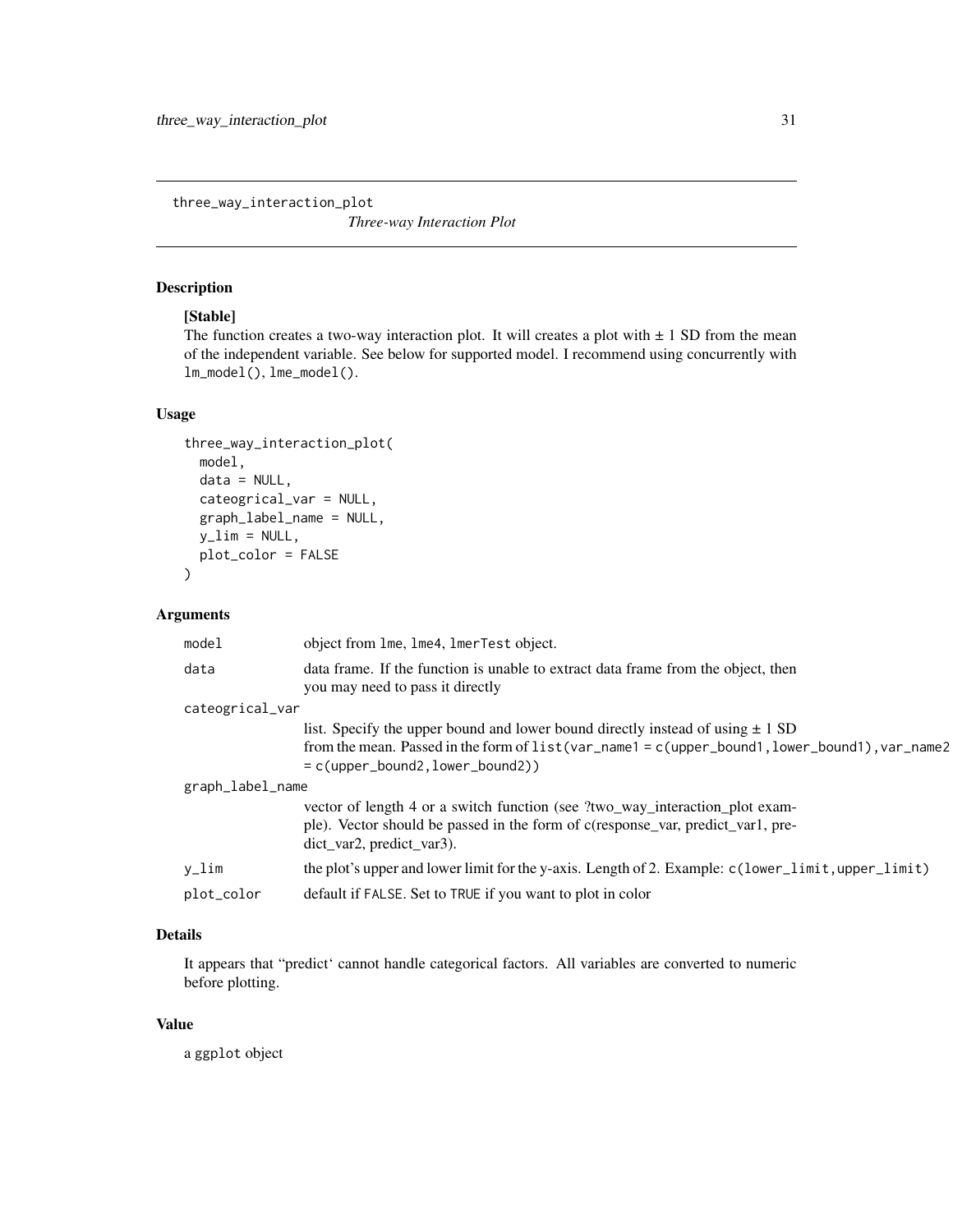#### Examples

```
# I am going to show the more generic usage of this function
# You can also use this package's built in function to fit the models
# I recommend using the integrated_multilevel_model_summary to get everything
# lme example
lme_fit <- lme4::lmer("popular ~ extrav + sex + texp + extrav:sex:texp +
(1 + \text{extrav} + \text{sex} | \text{class})", data = popular)
three_way_interaction_plot(lme_fit, data = popular)
# lm example
lm_fit <- lm(Sepal.Length ~ Sepal.Width + Petal.Length + Petal.Width +
  Sepal.Width:Petal.Length:Petal.Width, data = iris)
three_way_interaction_plot(lm_fit, data = iris)
```
two\_way\_interaction\_plot

*Two-way Interaction Plot*

#### Description

#### [Stable]

The function creates a two-way interaction plot. It will creates a plot with  $\pm$  1 SD from the mean of the independent variable. See supported model below. I recommend using concurrently with lm\_model or lme\_model.

#### Usage

```
two_way_interaction_plot(
  model,
  data = NULL,
  graph_label_name = NULL,
  cateogrical_var = NULL,
  y<sup>-</sup>lim = NULL,
 plot_color = FALSE
```

```
)
```
#### Arguments

| model | object from 1m, n1me, 1me4, or 1merTest                                           |
|-------|-----------------------------------------------------------------------------------|
| data  | data frame. If the function is unable to extract data frame from the object, then |
|       | you may need to pass it directly                                                  |

<span id="page-31-0"></span>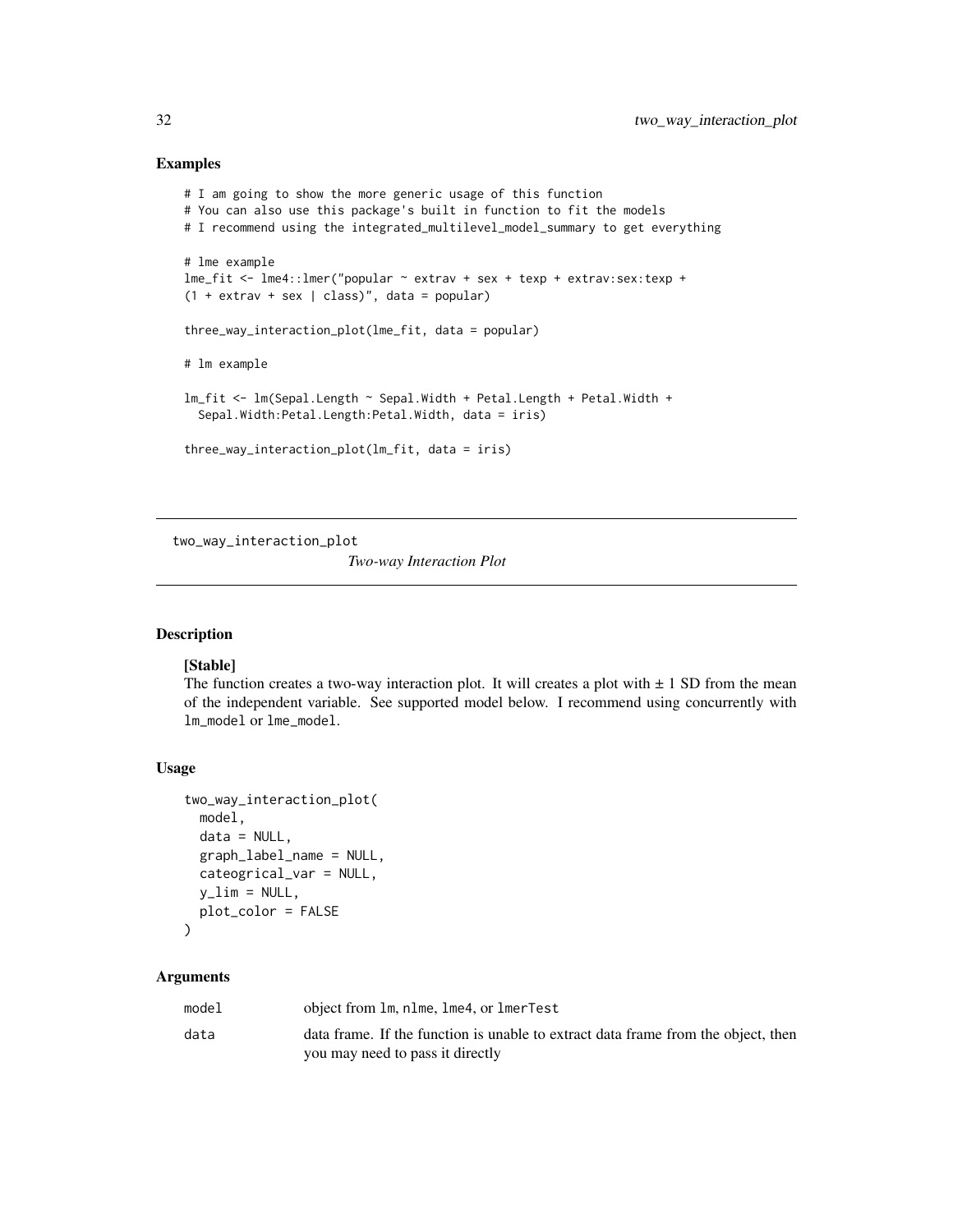| graph_label_name |                                                                                                                                                                                                                                            |  |
|------------------|--------------------------------------------------------------------------------------------------------------------------------------------------------------------------------------------------------------------------------------------|--|
|                  | vector of length 3 or function. Vector should be passed in the form of c(response_var, predict_var1, p<br>Function should be passed as a switch function that return the label based on the<br>name passed (e.g., a switch function)       |  |
| cateogrical_var  |                                                                                                                                                                                                                                            |  |
|                  | list. Specify the upper bound and lower bound directly instead of using $\pm 1$ SD<br>from the mean. Passed in the form of list (var_name1 = c(upper_bound1, lower_bound1), var_name2<br>$= c(\text{upper\_bound2}, \text{lower\_bound2})$ |  |
| y_lim            | the plot's upper and lower limit for the y-axis. Length of 2. Example: $c$ (lower_limit, upper_limit)                                                                                                                                      |  |
| plot_color       | default if FALSE. Set to TRUE if you want to plot in color                                                                                                                                                                                 |  |
|                  |                                                                                                                                                                                                                                            |  |

#### Details

It appears that "predict' cannot handle categorical factors. All variables are converted to numeric before plotting.

#### Value

an object of class ggplot

```
# If you pass the model directly, it can't extract the data-frame from fit object
# Therefore, for now, you must pass the data frame to the function.
# You don't need pass the data if you use 'lm_model' or 'lme_model'.
# lme example
lme_fit <- lme4::lmer("popular ~ extrav*texp + (1 + extrav | class)",
  data = popular
\lambdatwo_way_interaction_plot(lme_fit,
  graph_label_name = c("popular", "extraversion", "teacher experience"),
  data = popular
)
lm_fit <- lm(Sepal.Length ~ Sepal.Width * Petal.Width,
  data = iris
\lambdatwo_way_interaction_plot(lm_fit, data = iris)
# For more advanced users
label_name <- function(var_name) {
  var_name_processed <- switch(var_name,
   "extrav" = "Extroversion",
   "texp" = "Teacher Experience",
    "popular" = "popular"
  )
  if (is.null(var_name_processed)) {
   var_name_processed <- var_name
```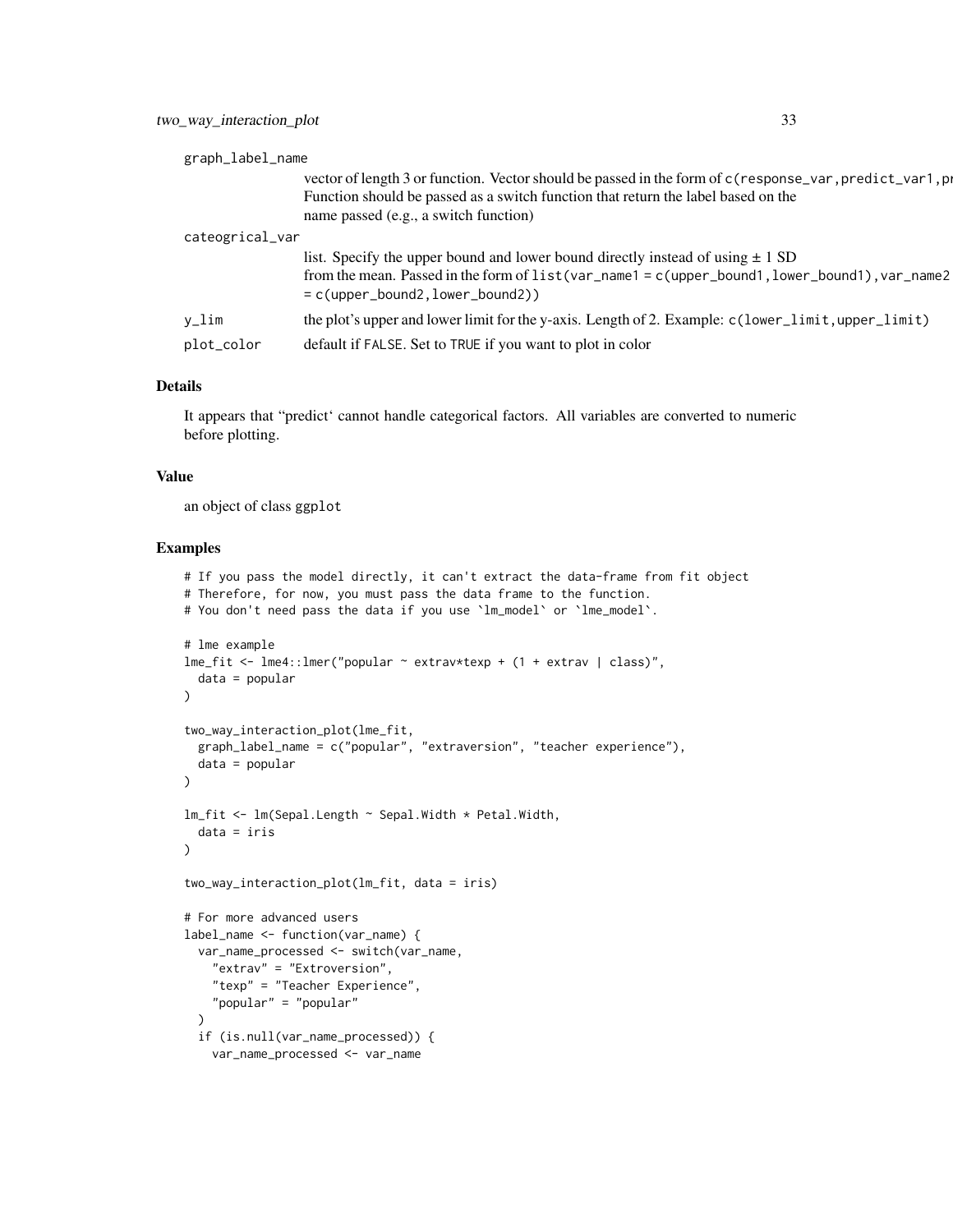```
}
 return(var_name_processed)
}
```
two\_way\_interaction\_plot(lme\_fit, data = popular, graph\_label\_name = label\_name)